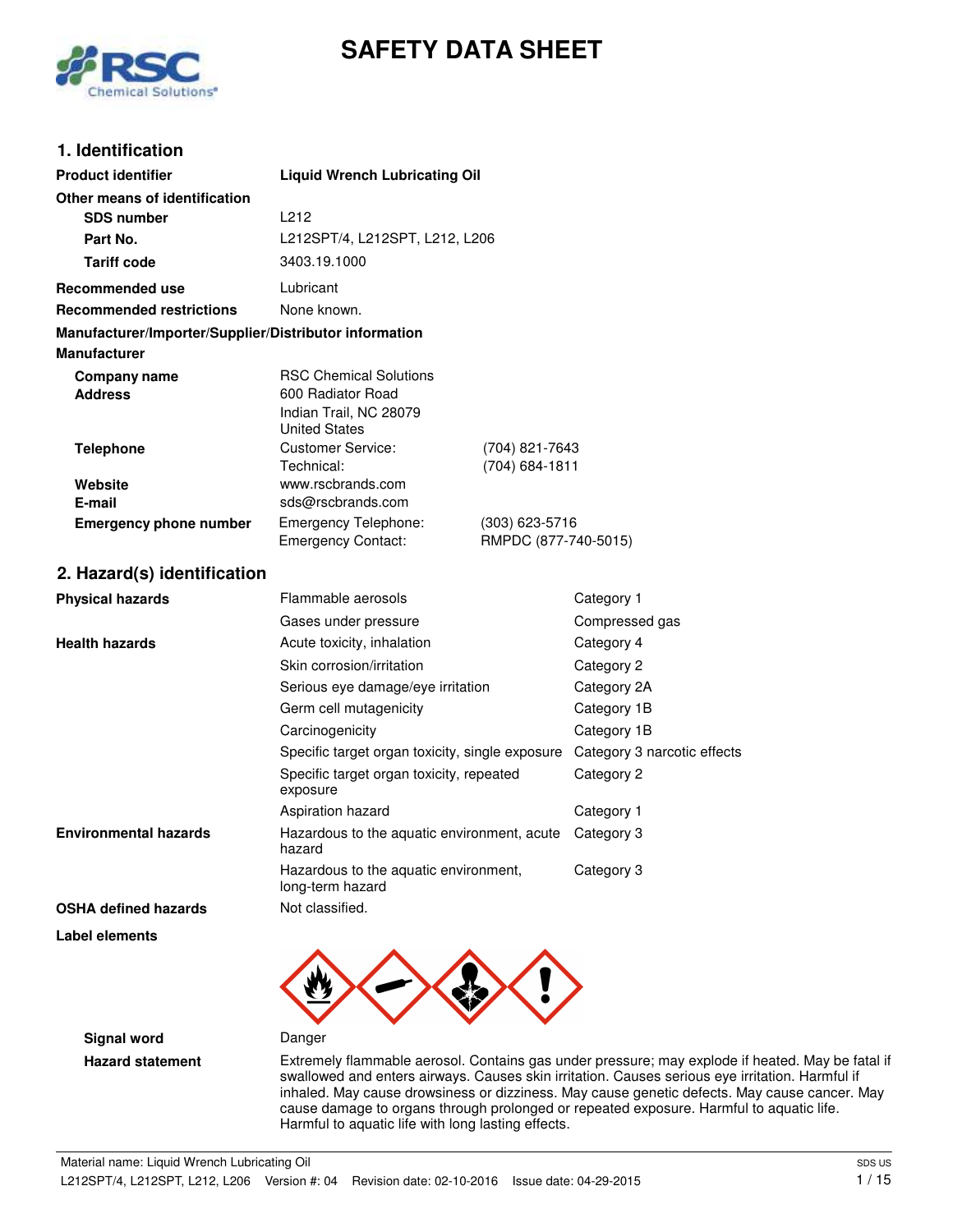| <b>Precautionary statement</b>               |                                                                                                                                                                                                                                                                                                                                                                                                                                                                                                                                                                                                                                     |
|----------------------------------------------|-------------------------------------------------------------------------------------------------------------------------------------------------------------------------------------------------------------------------------------------------------------------------------------------------------------------------------------------------------------------------------------------------------------------------------------------------------------------------------------------------------------------------------------------------------------------------------------------------------------------------------------|
| <b>Prevention</b>                            | Obtain special instructions before use. Do not handle until all safety precautions have been read<br>and understood. Keep away from heat/sparks/open flames/hot surfaces. - No smoking. Do not<br>spray on an open flame or other ignition source. Pressurized container: Do not pierce or burn,<br>even after use. Do not breathe mist or vapor. Wash thoroughly after handling. Use only outdoors<br>or in a well-ventilated area. Avoid release to the environment. Wear protective gloves/protective<br>clothing/eye protection/face protection.                                                                                |
| <b>Response</b>                              | If swallowed: Immediately call a poison center/doctor. If on skin: Wash with plenty of water. If<br>inhaled: Remove person to fresh air and keep comfortable for breathing. If in eyes: Rinse<br>cautiously with water for several minutes. Remove contact lenses, if present and easy to do.<br>Continue rinsing. If exposed or concerned: Get medical advice/attention. Call a poison<br>center/doctor if you feel unwell. Do NOT induce vomiting. If skin irritation occurs: Get medical<br>advice/attention. If eye irritation persists: Get medical advice/attention. Take off contaminated<br>clothing and wash before reuse. |
| <b>Storage</b>                               | Store in a well-ventilated place. Keep container tightly closed. Store locked up. Protect from<br>sunlight. Do not expose to temperatures exceeding 50°C/122°F.                                                                                                                                                                                                                                                                                                                                                                                                                                                                     |
| <b>Disposal</b>                              | Dispose of contents/container in accordance with local/regional/national/international regulations.                                                                                                                                                                                                                                                                                                                                                                                                                                                                                                                                 |
| Hazard(s) not otherwise<br>classified (HNOC) | Combustible.                                                                                                                                                                                                                                                                                                                                                                                                                                                                                                                                                                                                                        |
| Supplemental information                     | None.                                                                                                                                                                                                                                                                                                                                                                                                                                                                                                                                                                                                                               |

## **3. Composition/information on ingredients**

**Mixtures**

| <b>Chemical name</b>                                      | Common name and synonyms | <b>CAS number</b> | $\%$      |
|-----------------------------------------------------------|--------------------------|-------------------|-----------|
| Distillates (petroleum),<br>Hydrotreated Heavy Naphthenic |                          | 64742-52-5        | $40 - 50$ |
| 2-(2-butoxyéthoxy) Éthanol                                |                          | 112-34-5          | $10 - 20$ |
| Low Odor Base Solvent                                     |                          | 64742-47-8        | $10 - 20$ |
| Naphtha (petroleum), Hydrotreated<br>Heavy                |                          | 64742-48-9        | $5 - 10$  |
| Solvent Naphtha (petroleum),<br>Medium Aliph.             |                          | 64742-88-7        | $5 - 10$  |
| <b>Stoddard Solvent</b>                                   |                          | 8052-41-3         | $5 - 10$  |
| Carbon Dioxide                                            |                          | 124-38-9          | $1 - < 3$ |
| <b>NAPHTHALENE</b>                                        |                          | $91 - 20 - 3$     | < 1       |
| Nonane                                                    |                          | 111-84-2          | < 1       |
| BENZENE, METHYL-                                          |                          | 108-88-3          | < 0.3     |
| BENZENE, 1-METHYLETHYL-                                   |                          | 98-82-8           | < 0.3     |
| <b>ETHYLBENZENE</b>                                       |                          | $100 - 41 - 4$    | < 0.3     |
| <b>HEXANE</b>                                             |                          | 110-54-3          | < 0.3     |
| Other components below reportable levels                  |                          |                   | $5 - 10$  |

\*Designates that a specific chemical identity and/or percentage of composition has been withheld as a trade secret.

## **4. First-aid measures**

| <b>Inhalation</b>                                               | Remove victim to fresh air and keep at rest in a position comfortable for breathing. Oxygen or<br>artificial respiration if needed. Call a POISON CENTER or doctor/physician if you feel unwell.                                                                                                                                |
|-----------------------------------------------------------------|---------------------------------------------------------------------------------------------------------------------------------------------------------------------------------------------------------------------------------------------------------------------------------------------------------------------------------|
| <b>Skin contact</b>                                             | Remove contaminated clothing. Wash with plenty of soap and water. If skin irritation occurs: Get<br>medical advice/attention. Wash contaminated clothing before reuse.                                                                                                                                                          |
| Eye contact                                                     | Immediately flush eyes with plenty of water for at least 15 minutes. Remove contact lenses, if<br>present and easy to do. Continue rinsing. Get medical attention if irritation develops and persists.                                                                                                                          |
| Ingestion                                                       | Call a physician or poison control center immediately. Rinse mouth. Do not induce vomiting. If<br>vomiting occurs, keep head low so that stomach content doesn't get into the lungs.                                                                                                                                            |
| <b>Most important</b><br>symptoms/effects, acute and<br>delayed | May cause drowsiness and dizziness. Headache. Nausea, vomiting. Aspiration may cause<br>pulmonary edema and pneumonitis. Severe eye irritation. Symptoms may include stinging, tearing,<br>redness, swelling, and blurred vision. Skin irritation. May cause redness and pain. Prolonged<br>exposure may cause chronic effects. |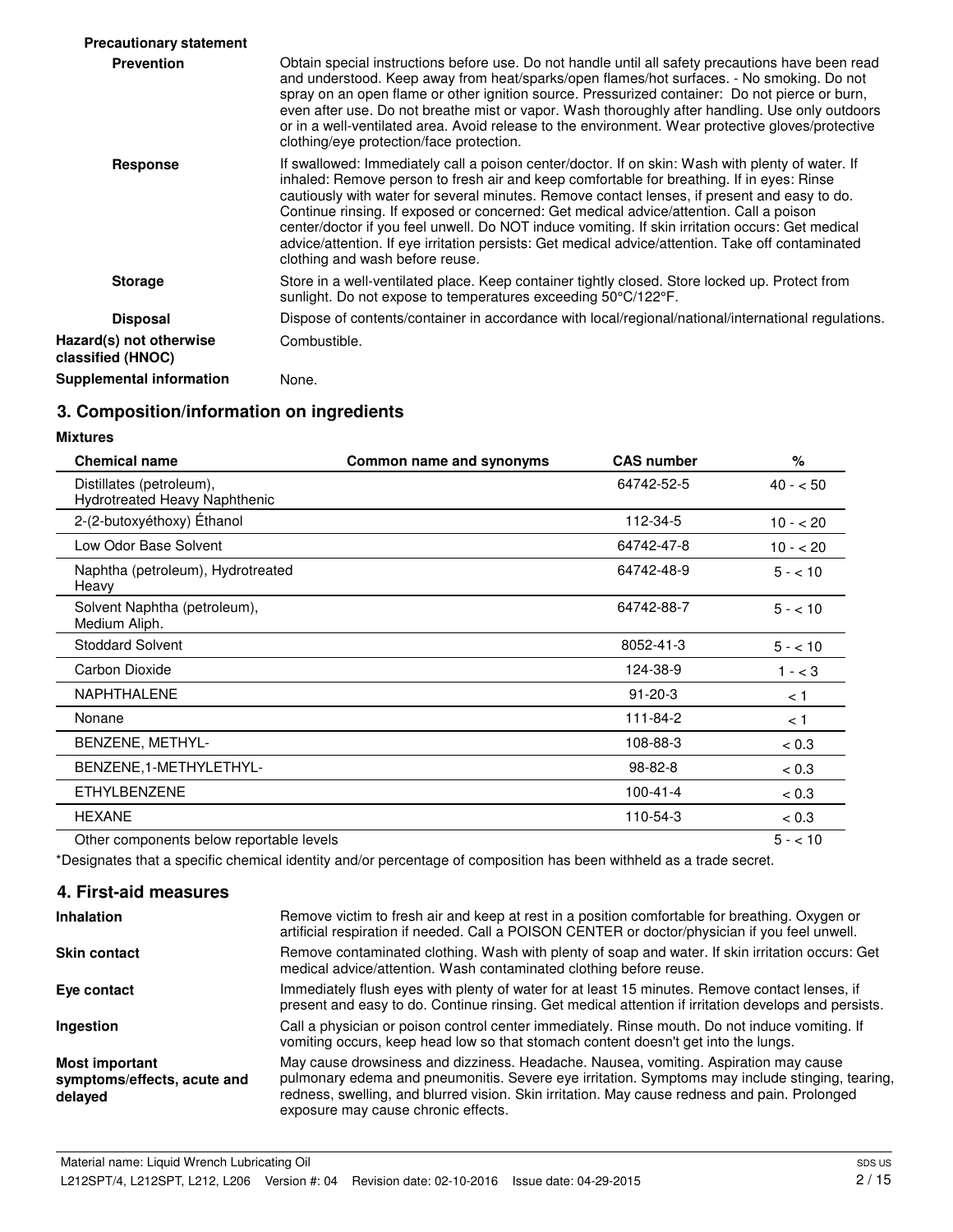| Indication of immediate                                          | Provide general supportive measures and treat symptomatically. Keep victim warm. Keep victim                                                                                                                                                                                                                                                                                                                                                                                                       |
|------------------------------------------------------------------|----------------------------------------------------------------------------------------------------------------------------------------------------------------------------------------------------------------------------------------------------------------------------------------------------------------------------------------------------------------------------------------------------------------------------------------------------------------------------------------------------|
| medical attention and special<br>treatment needed                | under observation. Symptoms may be delayed.                                                                                                                                                                                                                                                                                                                                                                                                                                                        |
| <b>General information</b>                                       | IF exposed or concerned: Get medical advice/attention. If you feel unwell, seek medical advice<br>(show the label where possible). Ensure that medical personnel are aware of the material(s)<br>involved, and take precautions to protect themselves. Show this safety data sheet to the doctor in<br>attendance.                                                                                                                                                                                 |
| 5. Fire-fighting measures                                        |                                                                                                                                                                                                                                                                                                                                                                                                                                                                                                    |
| Suitable extinguishing media                                     | Alcohol resistant foam. Water fog. Dry chemical powder. Dry chemicals. Carbon dioxide (CO2).                                                                                                                                                                                                                                                                                                                                                                                                       |
| Unsuitable extinguishing<br>media                                | Do not use water jet as an extinguisher, as this will spread the fire.                                                                                                                                                                                                                                                                                                                                                                                                                             |
| Specific hazards arising from<br>the chemical                    | Contents under pressure. Pressurized container may explode when exposed to heat or flame.<br>During fire, gases hazardous to health may be formed.                                                                                                                                                                                                                                                                                                                                                 |
| Special protective equipment<br>and precautions for firefighters | Firefighters must use standard protective equipment including flame retardant coat, helmet with<br>face shield, gloves, rubber boots, and in enclosed spaces, SCBA.                                                                                                                                                                                                                                                                                                                                |
| <b>Fire fighting</b><br>equipment/instructions                   | In case of fire: Stop leak if safe to do so. Do not move cargo or vehicle if cargo has been exposed<br>to heat. Containers should be cooled with water to prevent vapor pressure build up. For massive<br>fire in cargo area, use unmanned hose holder or monitor nozzles, if possible. If not, withdraw and<br>let fire burn out. Move containers from fire area if you can do so without risk. Cool containers<br>exposed to heat with water spray and remove container, if no risk is involved. |
| <b>Specific methods</b>                                          | Use standard firefighting procedures and consider the hazards of other involved materials. Move<br>containers from fire area if you can do so without risk. In the event of fire and/or explosion do not<br>breathe fumes.                                                                                                                                                                                                                                                                         |
| <b>General fire hazards</b>                                      | Extremely flammable aerosol. Combustible. Contents under pressure. Pressurized container may<br>explode when exposed to heat or flame.                                                                                                                                                                                                                                                                                                                                                             |

### **6. Accidental release measures**

| Personal precautions,<br>protective equipment and<br>emergency procedures | Keep unnecessary personnel away. Keep people away from and upwind of spill/leak. Wear<br>appropriate protective equipment and clothing during clean-up. Ventilate closed spaces before<br>entering them. Local authorities should be advised if significant spillages cannot be contained. For<br>personal protection, see section 8 of the SDS. Do not breathe mist or vapor. Do not touch<br>damaged containers or spilled material unless wearing appropriate protective clothing.                                                                                                                                                                                                                                                |
|---------------------------------------------------------------------------|--------------------------------------------------------------------------------------------------------------------------------------------------------------------------------------------------------------------------------------------------------------------------------------------------------------------------------------------------------------------------------------------------------------------------------------------------------------------------------------------------------------------------------------------------------------------------------------------------------------------------------------------------------------------------------------------------------------------------------------|
| Methods and materials for<br>containment and cleaning up                  | Refer to attached safety data sheets and/or instructions for use. Keep combustibles (wood, paper,<br>oil, etc.) away from spilled material. Isolate area until gas has dispersed. Stop leak if you can do so<br>without risk. Move the cylinder to a safe and open area if the leak is irreparable. Use water spray to<br>reduce vapors or divert vapor cloud drift. Cover with plastic sheet to prevent spreading. Absorb in<br>vermiculite, dry sand or earth and place into containers. Prevent product from entering drains.<br>Following product recovery, flush area with water.                                                                                                                                               |
|                                                                           | Small Spills: Wipe up with absorbent material (e.g. cloth, fleece). Clean surface thoroughly to<br>remove residual contamination. For waste disposal, see section 13 of the SDS.                                                                                                                                                                                                                                                                                                                                                                                                                                                                                                                                                     |
| <b>Environmental precautions</b>                                          | Avoid release to the environment. Prevent further leakage or spillage if safe to do so. Avoid<br>discharge into drains, water courses or onto the ground. Inform appropriate managerial or<br>supervisory personnel of all environmental releases.                                                                                                                                                                                                                                                                                                                                                                                                                                                                                   |
| 7. Handling and storage                                                   |                                                                                                                                                                                                                                                                                                                                                                                                                                                                                                                                                                                                                                                                                                                                      |
| Precautions for safe handling                                             | Obtain special instructions before use. Do not handle until all safety precautions have been read<br>and understood. Pressurized container: Do not pierce or burn, even after use. Do not use if spray<br>button is missing or defective. Do not spray on a naked flame or any other incandescent material.<br>Do not smoke while using or until sprayed surface is thoroughly dry. Do not cut, weld, solder, drill,<br>grind, or expose containers to heat, flame, sparks, or other sources of ignition. All equipment used<br>when handling the product must be grounded. Close valve after each use and when empty. Protect<br>cylinders from physical damage; do not drag, roll, slide, or drop. When moving cylinders, even for |

short distances, use a cart (trolley, hand truck, etc.) designed to transport cylinders. Suck back of water into the container must be prevented. Do not allow backfeed into the container. Purge air from system before introducing gas. Use only properly specified equipment which is suitable for this product, its supply pressure and temperature. Contact your gas supplier if in doubt. Do not re-use empty containers. Do not breathe mist or vapor. Avoid contact with eyes, skin, and clothing. Avoid prolonged or repeated contact with skin. Avoid prolonged exposure. Do not taste or swallow. When using, do not eat, drink or smoke. Pregnant or breastfeeding women must not handle this product. Should be handled in closed systems, if possible. Use only outdoors or in a well-ventilated area. Wear appropriate personal protective equipment. Wash hands thoroughly after handling.

Avoid release to the environment. Observe good industrial hygiene practices.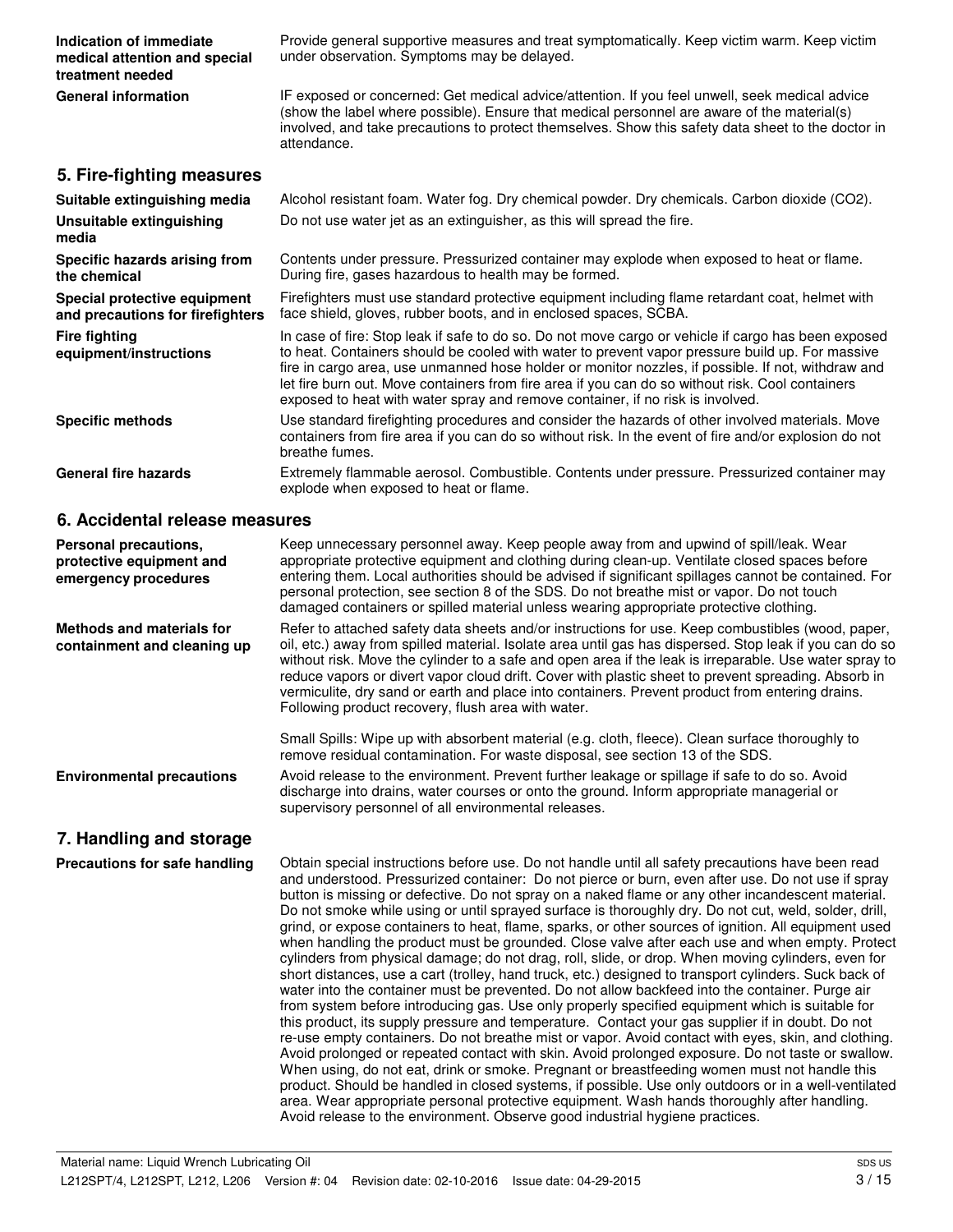**Conditions for safe storage, including any incompatibilities** Level 3 Aerosol.

Store locked up. Pressurized container. Protect from sunlight and do not expose to temperatures exceeding 50°C/122 °F. Do not puncture, incinerate or crush. Do not handle or store near an open flame, heat or other sources of ignition. This material can accumulate static charge which may cause spark and become an ignition source. Cylinders should be stored upright, with valve protection cap in place, and firmly secured to prevent falling or being knocked over. Stored containers should be periodically checked for general condition and leakage. Store in a well-ventilated place. Keep out of the reach of children. Store away from incompatible materials (see Section 10 of the SDS).

## **8. Exposure controls/personal protection**

#### **Occupational exposure limits**

#### **US. OSHA Table Z-1 Limits for Air Contaminants (29 CFR 1910.1000)**

| <b>Components</b>                                                                       | <b>Type</b> | Value                              | Form                             |
|-----------------------------------------------------------------------------------------|-------------|------------------------------------|----------------------------------|
| BENZENE, 1-METHYLETHY<br>L- (CAS 98-82-8)                                               | <b>PEL</b>  | 245 mg/m3                          |                                  |
| Carbon Dioxide (CAS<br>124-38-9)                                                        | <b>PEL</b>  | 50 ppm<br>9000 mg/m3               |                                  |
| Distillates (petroleum),<br><b>Hydrotreated Heavy</b><br>Naphthenic (CAS<br>64742-52-5) | <b>PEL</b>  | 5000 ppm<br>$5$ mg/m $3$           | Mist.                            |
|                                                                                         |             | 2000 mg/m3                         |                                  |
| ETHYLBENZENE (CAS<br>$100-41-4)$                                                        | <b>PEL</b>  | 500 ppm<br>435 mg/m3               |                                  |
| <b>HEXANE (CAS 110-54-3)</b>                                                            | <b>PEL</b>  | $100$ ppm<br>1800 mg/m3<br>500 ppm |                                  |
| Naphtha (petroleum),<br>Hydrotreated Heavy (CAS<br>64742-48-9)                          | <b>PEL</b>  | 400 mg/m3                          |                                  |
| NAPHTHALENE (CAS<br>$91-20-3)$                                                          | <b>PEL</b>  | $100$ ppm<br>50 mg/m3              |                                  |
| <b>Stoddard Solvent (CAS</b><br>8052-41-3)                                              | PEL         | 10 ppm<br>2900 mg/m3               |                                  |
|                                                                                         |             | 500 ppm                            |                                  |
| US. OSHA Table Z-2 (29 CFR 1910.1000)<br><b>Components</b>                              | <b>Type</b> | Value                              |                                  |
| BENZENE, METHYL- (CAS<br>$108 - 88 - 3$                                                 | Ceiling     | 300 ppm                            |                                  |
|                                                                                         | <b>TWA</b>  | 200 ppm                            |                                  |
| <b>US. ACGIH Threshold Limit Values</b><br><b>Components</b>                            | <b>Type</b> | Value                              | Form                             |
| 2-(2-butoxyéthoxy) Éthanol<br>(CAS 112-34-5)                                            | <b>TWA</b>  | 10 ppm                             | Inhalable fraction and<br>vapor. |
| BENZENE, METHYL- (CAS<br>$108 - 88 - 3$                                                 | <b>TWA</b>  | 20 ppm                             |                                  |
| BENZENE, 1-METHYLETHY<br>L- (CAS 98-82-8)                                               | <b>TWA</b>  | 50 ppm                             |                                  |
| Carbon Dioxide (CAS<br>124-38-9)                                                        | <b>STEL</b> | 30000 ppm                          |                                  |
|                                                                                         | <b>TWA</b>  | 5000 ppm                           |                                  |
| Distillates (petroleum),<br><b>Hydrotreated Heavy</b><br>Naphthenic (CAS<br>64742-52-5) | <b>TWA</b>  | $5 \text{ mg/m}$ 3                 | Inhalable fraction.              |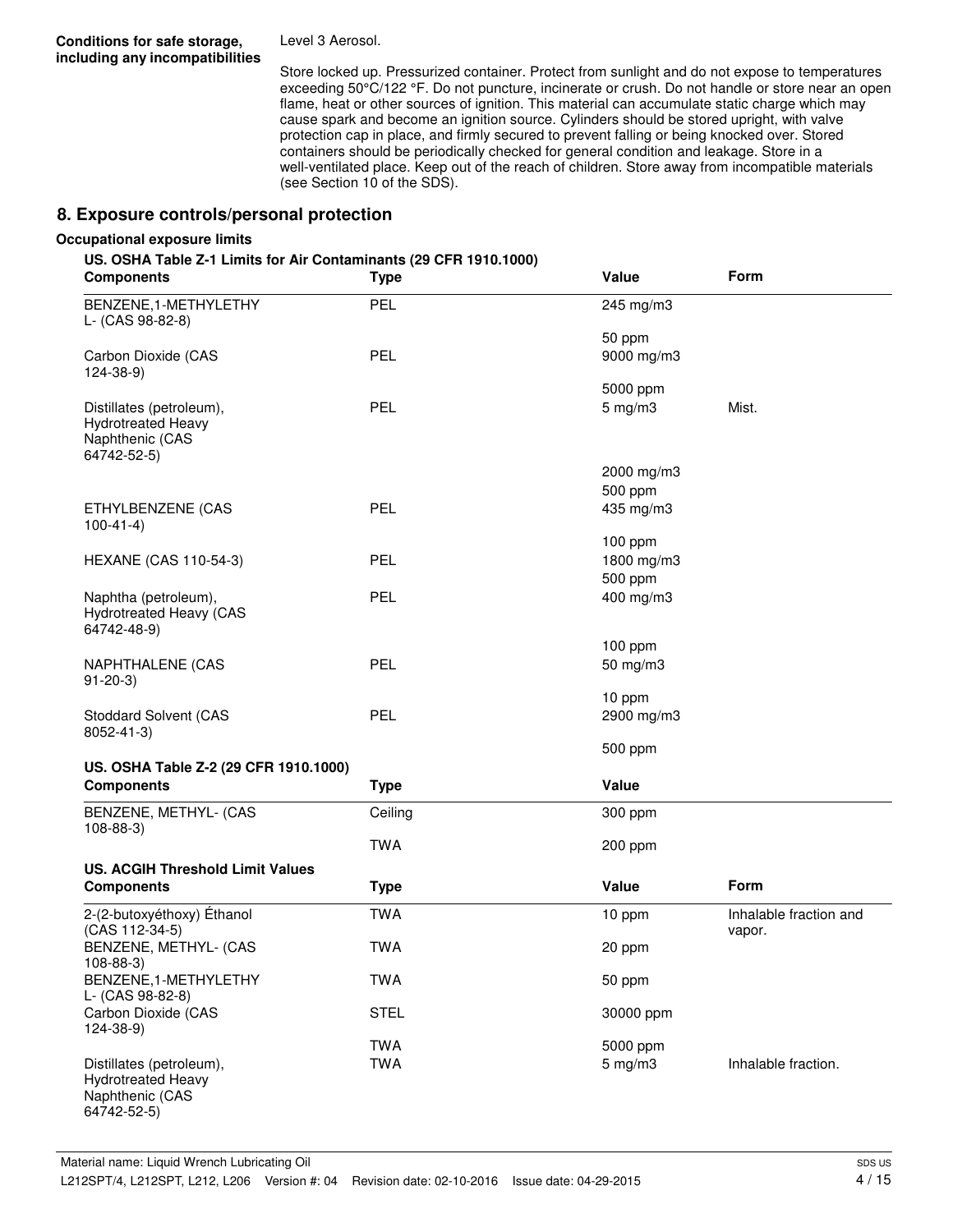# **US. ACGIH Threshold Limit Values**

| <b>Components</b>                                                                       | <b>Type</b> | Value                 | Form         |
|-----------------------------------------------------------------------------------------|-------------|-----------------------|--------------|
| ETHYLBENZENE (CAS<br>$100 - 41 - 4$                                                     | <b>TWA</b>  | 20 ppm                |              |
| <b>HEXANE (CAS 110-54-3)</b>                                                            | <b>TWA</b>  | 50 ppm                |              |
| <b>NAPHTHALENE (CAS</b><br>$91 - 20 - 3$                                                | <b>TWA</b>  | 10 ppm                |              |
| Nonane (CAS 111-84-2)                                                                   | <b>TWA</b>  | 200 ppm               |              |
| Solvent Naphtha<br>(petroleum), Medium Aliph.<br>(CAS 64742-88-7)                       | <b>TWA</b>  | 200 mg/m3             | Non-aerosol. |
| <b>Stoddard Solvent (CAS</b><br>8052-41-3)                                              | <b>TWA</b>  | 100 ppm               |              |
| US. NIOSH: Pocket Guide to Chemical Hazards                                             |             |                       |              |
| <b>Components</b>                                                                       | <b>Type</b> | Value                 | Form         |
| BENZENE, METHYL- (CAS<br>$108 - 88 - 3$                                                 | <b>STEL</b> | 560 mg/m3             |              |
|                                                                                         |             | 150 ppm               |              |
|                                                                                         | <b>TWA</b>  | 375 mg/m3             |              |
|                                                                                         |             | 100 ppm               |              |
| BENZENE, 1-METHYLETHY<br>L- (CAS 98-82-8)                                               | <b>TWA</b>  | 245 mg/m3             |              |
|                                                                                         |             | 50 ppm                |              |
| Carbon Dioxide (CAS<br>$124 - 38 - 9$                                                   | <b>STEL</b> | 54000 mg/m3           |              |
|                                                                                         |             | 30000 ppm             |              |
|                                                                                         | <b>TWA</b>  | 9000 mg/m3            |              |
|                                                                                         |             | 5000 ppm              |              |
| Distillates (petroleum),<br><b>Hydrotreated Heavy</b><br>Naphthenic (CAS<br>64742-52-5) | Ceiling     | 1800 mg/m3            |              |
|                                                                                         | <b>STEL</b> | $10$ mg/m $3$         | Mist.        |
| ETHYLBENZENE (CAS<br>$100-41-4)$                                                        | <b>STEL</b> | 545 mg/m3             |              |
|                                                                                         |             | 125 ppm               |              |
|                                                                                         | <b>TWA</b>  | 435 mg/m3             |              |
|                                                                                         |             | 100 ppm               |              |
| <b>HEXANE (CAS 110-54-3)</b>                                                            | <b>TWA</b>  | 180 mg/m3             |              |
|                                                                                         |             | 50 ppm                |              |
| Low Odor Base Solvent<br>(CAS 64742-47-8)                                               | <b>TWA</b>  | 100 mg/m3             |              |
| Naphtha (petroleum),<br>Hydrotreated Heavy (CAS<br>64742-48-9)                          | <b>TWA</b>  | 400 mg/m3             |              |
|                                                                                         |             | 100 ppm               |              |
| NAPHTHALENE (CAS<br>$91 - 20 - 3$                                                       | <b>STEL</b> | 75 mg/m3              |              |
|                                                                                         |             | 15 ppm                |              |
|                                                                                         | <b>TWA</b>  | 50 mg/m3              |              |
|                                                                                         |             | 10 ppm                |              |
| Nonane (CAS 111-84-2)                                                                   | <b>TWA</b>  | 1050 mg/m3<br>200 ppm |              |
| Solvent Naphtha                                                                         | <b>TWA</b>  | 100 mg/m3             |              |
| (petroleum), Medium Aliph.                                                              |             |                       |              |
| (CAS 64742-88-7)<br><b>Stoddard Solvent (CAS</b><br>8052-41-3)                          | Ceiling     | 1800 mg/m3            |              |
|                                                                                         | <b>TWA</b>  | 350 mg/m3             |              |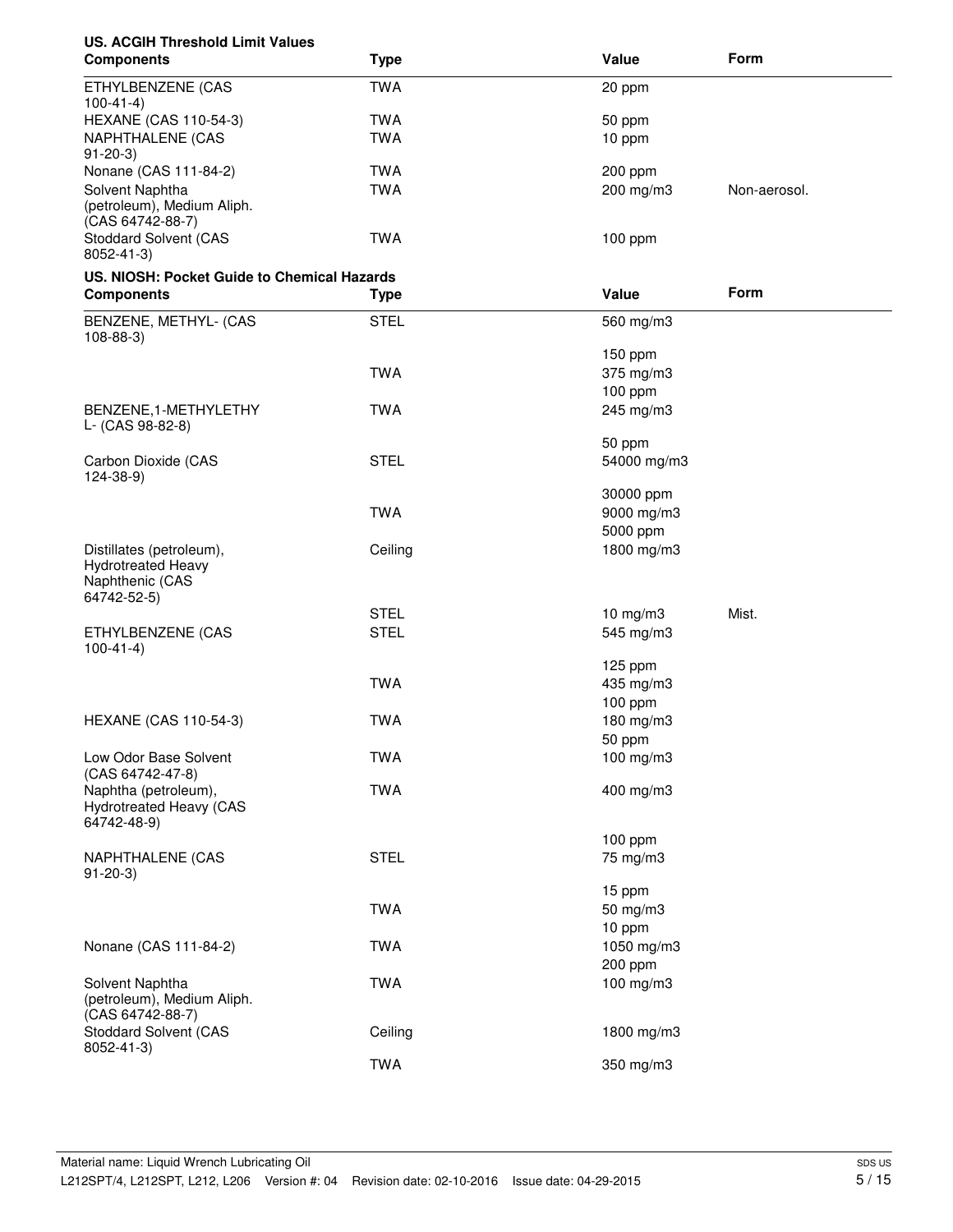| <b>ACGIH Biological Exposure Indices</b><br><b>Components</b>                     | Value                                                                              | <b>Determinant</b>           | <b>Specimen</b>                   | <b>Sampling Time</b> |                                                                                                                                                                                                       |
|-----------------------------------------------------------------------------------|------------------------------------------------------------------------------------|------------------------------|-----------------------------------|----------------------|-------------------------------------------------------------------------------------------------------------------------------------------------------------------------------------------------------|
|                                                                                   |                                                                                    |                              |                                   |                      |                                                                                                                                                                                                       |
| BENZENE, METHYL- (CAS 0.3 mg/g<br>$108 - 88 - 3$                                  |                                                                                    | o-Cresol, with<br>hydrolysis | Creatinine in<br>urine            |                      |                                                                                                                                                                                                       |
|                                                                                   | $0.03$ mg/l                                                                        | Toluene                      | Urine                             | $\star$              |                                                                                                                                                                                                       |
|                                                                                   | $0.02$ mg/l                                                                        | Toluene                      | <b>Blood</b>                      |                      |                                                                                                                                                                                                       |
| ETHYLBENZENE (CAS                                                                 | $0.15$ g/g                                                                         | Sum of                       | Creatinine in                     | $\star$              |                                                                                                                                                                                                       |
| $100 - 41 - 4$                                                                    |                                                                                    | mandelic acid<br>and         | urine                             |                      |                                                                                                                                                                                                       |
|                                                                                   |                                                                                    | phenylglyoxylic              |                                   |                      |                                                                                                                                                                                                       |
|                                                                                   |                                                                                    | acid                         |                                   |                      |                                                                                                                                                                                                       |
| HEXANE (CAS 110-54-3) 0.4 mg/l                                                    |                                                                                    | 2,5-Hexanedio<br>n, without  | Urine                             |                      |                                                                                                                                                                                                       |
|                                                                                   |                                                                                    | hydrolysis                   |                                   |                      |                                                                                                                                                                                                       |
| * - For sampling details, please see the source document.                         |                                                                                    |                              |                                   |                      |                                                                                                                                                                                                       |
| <b>Exposure guidelines</b>                                                        |                                                                                    |                              |                                   |                      |                                                                                                                                                                                                       |
| US - California OELs: Skin designation                                            |                                                                                    |                              |                                   |                      |                                                                                                                                                                                                       |
| BENZENE, METHYL- (CAS 108-88-3)                                                   |                                                                                    |                              | Can be absorbed through the skin. |                      |                                                                                                                                                                                                       |
| BENZENE, 1-METHYLETHYL- (CAS 98-82-8)                                             |                                                                                    |                              | Can be absorbed through the skin. |                      |                                                                                                                                                                                                       |
| <b>HEXANE (CAS 110-54-3)</b><br>US - Minnesota Haz Subs: Skin designation applies |                                                                                    |                              | Can be absorbed through the skin. |                      |                                                                                                                                                                                                       |
| BENZENE, METHYL- (CAS 108-88-3)                                                   |                                                                                    |                              | Skin designation applies.         |                      |                                                                                                                                                                                                       |
| BENZENE, 1-METHYLETHYL- (CAS 98-82-8)                                             |                                                                                    |                              | Skin designation applies.         |                      |                                                                                                                                                                                                       |
| US - Tennessee OELs: Skin designation                                             |                                                                                    |                              |                                   |                      |                                                                                                                                                                                                       |
| BENZENE, 1-METHYLETHYL- (CAS 98-82-8)                                             |                                                                                    |                              | Can be absorbed through the skin. |                      |                                                                                                                                                                                                       |
| US ACGIH Threshold Limit Values: Skin designation                                 |                                                                                    |                              |                                   |                      |                                                                                                                                                                                                       |
| <b>HEXANE (CAS 110-54-3)</b>                                                      |                                                                                    |                              | Can be absorbed through the skin. |                      |                                                                                                                                                                                                       |
| NAPHTHALENE (CAS 91-20-3)                                                         |                                                                                    |                              | Can be absorbed through the skin. |                      |                                                                                                                                                                                                       |
| Solvent Naphtha (petroleum), Medium Aliph. (CAS<br>64742-88-7)                    |                                                                                    |                              | Can be absorbed through the skin. |                      |                                                                                                                                                                                                       |
| US NIOSH Pocket Guide to Chemical Hazards: Skin designation                       |                                                                                    |                              |                                   |                      |                                                                                                                                                                                                       |
| BENZENE, 1-METHYLETHYL- (CAS 98-82-8)                                             |                                                                                    |                              | Can be absorbed through the skin. |                      |                                                                                                                                                                                                       |
| US. OSHA Table Z-1 Limits for Air Contaminants (29 CFR 1910.1000)                 |                                                                                    |                              |                                   |                      |                                                                                                                                                                                                       |
| BENZENE, 1-METHYLETHYL- (CAS 98-82-8)                                             |                                                                                    |                              | Can be absorbed through the skin. |                      |                                                                                                                                                                                                       |
| Appropriate engineering                                                           |                                                                                    |                              |                                   |                      | Good general ventilation (typically 10 air changes per hour) should be used. Ventilation rates                                                                                                        |
| controls                                                                          |                                                                                    |                              |                                   |                      | should be matched to conditions. If applicable, use process enclosures, local exhaust ventilation,<br>or other engineering controls to maintain airborne levels below recommended exposure limits. If |
|                                                                                   |                                                                                    |                              |                                   |                      | exposure limits have not been established, maintain airborne levels to an acceptable level. Eye                                                                                                       |
|                                                                                   | wash facilities and emergency shower must be available when handling this product. |                              |                                   |                      |                                                                                                                                                                                                       |
| Individual protection measures, such as personal protective equipment             |                                                                                    |                              |                                   |                      |                                                                                                                                                                                                       |
| Eye/face protection                                                               | wear safety glasses with side shields (or goggles)                                 |                              |                                   |                      |                                                                                                                                                                                                       |
| <b>Skin protection</b>                                                            |                                                                                    |                              |                                   |                      |                                                                                                                                                                                                       |
| <b>Hand protection</b>                                                            | supplier.                                                                          |                              |                                   |                      | Wear appropriate chemical resistant gloves. Suitable gloves can be recommended by the glove                                                                                                           |
| Other                                                                             |                                                                                    |                              |                                   |                      | Wear appropriate chemical resistant clothing. Use of an impervious apron is recommended.                                                                                                              |
| <b>Respiratory protection</b>                                                     |                                                                                    |                              |                                   |                      | Chemical respirator with organic vapor cartridge and full facepiece if threshold limits are exceeded.                                                                                                 |
| <b>Thermal hazards</b>                                                            | Wear appropriate thermal protective clothing, when necessary.                      |                              |                                   |                      |                                                                                                                                                                                                       |
| <b>General hygiene</b>                                                            |                                                                                    |                              |                                   |                      | When using do not smoke. Keep away from food and drink. Always observe good personal                                                                                                                  |
| considerations                                                                    |                                                                                    |                              |                                   |                      | hygiene measures, such as washing after handling the material and before eating, drinking, and/or<br>smoking. Routinely wash work clothing and protective equipment to remove contaminants.           |
| 9. Physical and chemical properties                                               |                                                                                    |                              |                                   |                      |                                                                                                                                                                                                       |
| <b>Appearance</b>                                                                 | Opaque Liquid.                                                                     |                              |                                   |                      |                                                                                                                                                                                                       |

| <b>Physical state</b> | Liguid.                  |
|-----------------------|--------------------------|
| <b>Form</b>           | Aerosol. Compressed gas. |
| Color                 | Yellow                   |
| Odor                  | Sweet Vanilla            |
|                       |                          |

**Biological limit values**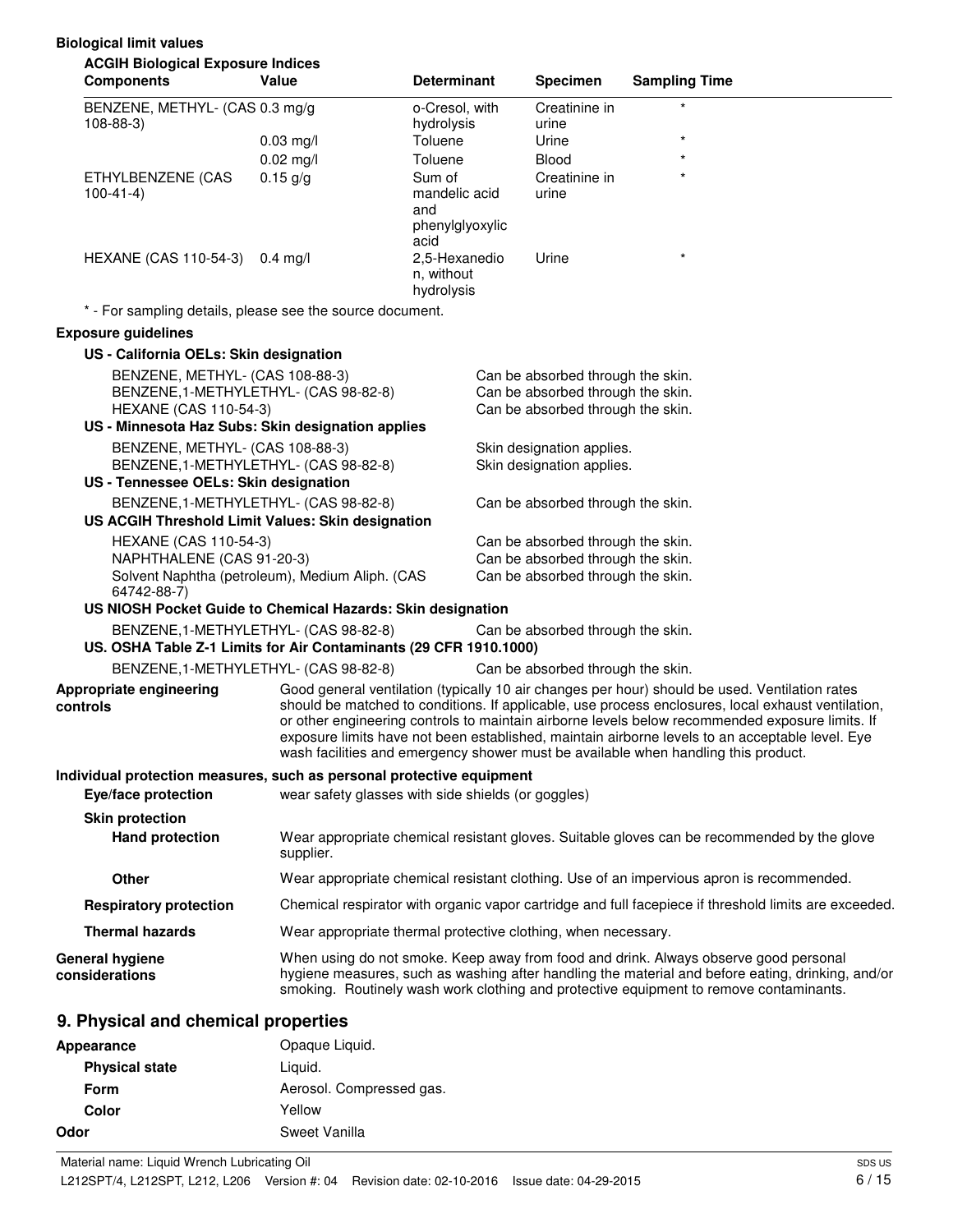| <b>Odor threshold</b>                             | Not available.                    |
|---------------------------------------------------|-----------------------------------|
| pH                                                | Not available.                    |
| Melting point/freezing point                      | -94 °F (-70 °C) estimated         |
| Initial boiling point and boiling<br>range        | 314.6 °F (157 °C) estimated       |
| <b>Flash point</b>                                | 132.0 °F (55.6 °C) Tag Closed Cup |
| <b>Evaporation rate</b>                           | Not available.                    |
| <b>Flammability (solid, gas)</b>                  | Not applicable.                   |
| Upper/lower flammability or explosive limits      |                                   |
| <b>Flammability limit - lower</b><br>(%)          | 0.7 % estimated                   |
| <b>Flammability limit - upper</b><br>(%)          | 6 % estimated                     |
| Explosive limit - lower (%)                       | Not available.                    |
| Explosive limit - upper (%)                       | Not available.                    |
| Vapor pressure                                    | 0.31 hPa estimated                |
| <b>Vapor density</b>                              | Not available.                    |
| <b>Relative density</b>                           | Not available.                    |
| Solubility(ies)                                   |                                   |
| Solubility (water)                                | Insoluble                         |
| <b>Partition coefficient</b><br>(n-octanol/water) | Not available.                    |
| <b>Auto-ignition temperature</b>                  | 229 °F (109.44 °C) estimated      |
| <b>Decomposition temperature</b>                  | Not available.                    |
| <b>Viscosity</b>                                  | Not available.                    |
| <b>Other information</b>                          |                                   |
| <b>Density</b>                                    | 7.41 lbs/gal                      |
| <b>Explosive properties</b>                       | Not explosive.                    |
| <b>Flame extension</b>                            | $>29$ in                          |
| <b>Flammability (flash back)</b>                  | No                                |
| <b>Flammability class</b>                         | Combustible II estimated          |
| <b>Heat of combustion (NFPA</b><br>30B)           | 31.77 kJ/g estimated              |
| <b>Oxidizing properties</b>                       | Not oxidizing.                    |
| <b>Percent volatile</b>                           | 15.76 % estimated                 |
| <b>Specific gravity</b>                           | 0.89                              |
| VOC (Weight %)                                    | 23.32 % w/w                       |
|                                                   |                                   |

# **10. Stability and reactivity**

| Reactivity                                   | The product is stable and non-reactive under normal conditions of use, storage and transport. |
|----------------------------------------------|-----------------------------------------------------------------------------------------------|
| <b>Chemical stability</b>                    | Material is stable under normal conditions.                                                   |
| <b>Possibility of hazardous</b><br>reactions | No dangerous reaction known under conditions of normal use.                                   |
| <b>Conditions to avoid</b>                   | Heat. Avoid temperatures exceeding the flash point. Contact with incompatible materials.      |
| Incompatible materials                       | Strong oxidizing agents.                                                                      |
| <b>Hazardous decomposition</b><br>products   | No hazardous decomposition products are known.                                                |

# **11. Toxicological information**

## **Information on likely routes of exposure**

| <b>Skin contact</b>                                  | inhalation. May cause drowsiness and dizziness. Headache. Nausea, vomiting.<br>Causes skin irritation. |  |
|------------------------------------------------------|--------------------------------------------------------------------------------------------------------|--|
| . Matarial research in Bally and also builded at Oil |                                                                                                        |  |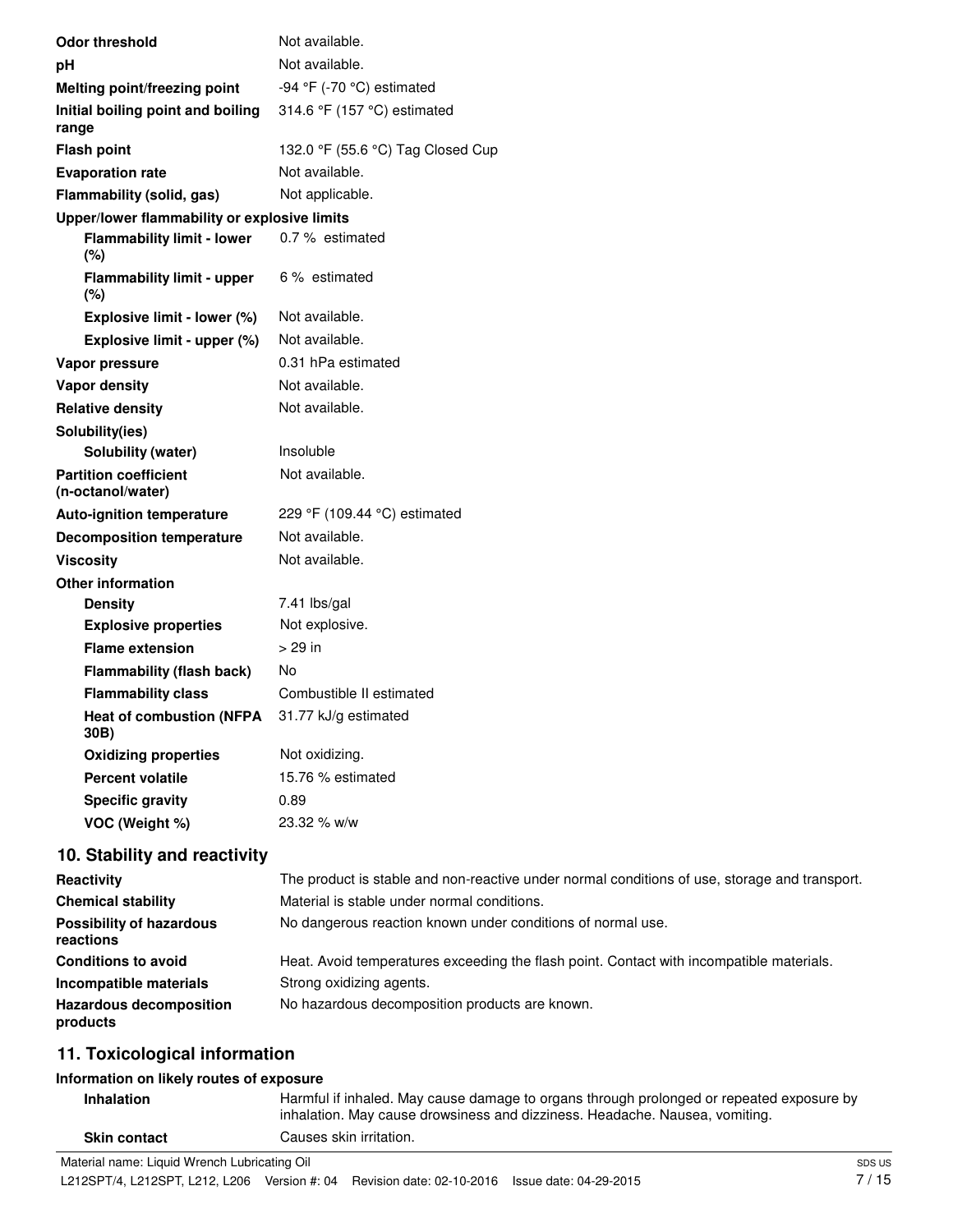| Eye contact                                                                        | Causes serious eye irritation.                                                                                                                                                                                                                                                 |
|------------------------------------------------------------------------------------|--------------------------------------------------------------------------------------------------------------------------------------------------------------------------------------------------------------------------------------------------------------------------------|
| Ingestion                                                                          | Droplets of the product aspirated into the lungs through ingestion or vomiting may cause a serious<br>chemical pneumonia.                                                                                                                                                      |
| Symptoms related to the<br>physical, chemical and<br>toxicological characteristics | Headache. May cause drowsiness and dizziness. Nausea, vomiting. Aspiration may cause<br>pulmonary edema and pneumonitis. Severe eye irritation. Symptoms may include stinging,<br>tearing, redness, swelling, and blurred vision. Skin irritation. May cause redness and pain. |

## **Information on toxicological effects**

Acute toxicity **May be fatal if swallowed and enters airways. Harmful if inhaled. Narcotic effects.** 

| <b>Components</b>                         | <b>Species</b> | <b>Test Results</b> |
|-------------------------------------------|----------------|---------------------|
| 2-(2-butoxyéthoxy) Éthanol (CAS 112-34-5) |                |                     |
| <b>Acute</b>                              |                |                     |
| <b>Dermal</b>                             |                |                     |
| LD50                                      | Rabbit         | 2700 mg/kg          |
| Inhalation                                |                |                     |
| Liquid                                    |                |                     |
| LC50                                      | Rat            | $> 29$ ppm          |
| Oral                                      |                |                     |
| LD50                                      | Guinea pig     | 2000 mg/kg          |
|                                           | Mouse          | 2400 mg/kg          |
|                                           | Rabbit         | 2200 mg/kg          |
|                                           | Rat            | 4500 mg/kg          |
| BENZENE, METHYL- (CAS 108-88-3)           |                |                     |
| <b>Acute</b>                              |                |                     |
| <b>Dermal</b>                             |                |                     |
| LD50                                      | Rabbit         | 12124 mg/kg         |
|                                           |                | 14.1 ml/kg          |
| Inhalation                                |                |                     |
| LC50                                      | Mouse          | 5320 ppm, 8 Hours   |
|                                           |                | 400 ppm, 24 Hours   |
|                                           | Rat            | 26700 ppm, 1 Hours  |
|                                           |                | 12200 ppm, 2 Hours  |
|                                           |                | 8000 ppm, 4 Hours   |
| Oral                                      |                |                     |
| LD50                                      | Rat            | $2.6$ g/kg          |
| BENZENE, 1-METHYLETHYL- (CAS 98-82-8)     |                |                     |
| <b>Acute</b>                              |                |                     |
| Inhalation                                |                |                     |
| <b>LC50</b>                               | Mouse          | 2000 ppm, 7 Hours   |
|                                           |                | 24.7 mg/l, 2 Hours  |
|                                           | Rat            | 8000 ppm, 4 Hours   |
| Oral                                      |                |                     |
| LD50                                      | Rat            | 1400 mg/kg          |
| ETHYLBENZENE (CAS 100-41-4)               |                |                     |
| <b>Acute</b>                              |                |                     |
| <b>Dermal</b>                             |                |                     |
| LD50                                      | Rabbit         | 17800 mg/kg         |
| Oral                                      |                |                     |
| LD50                                      | Rat            | 3500 mg/kg          |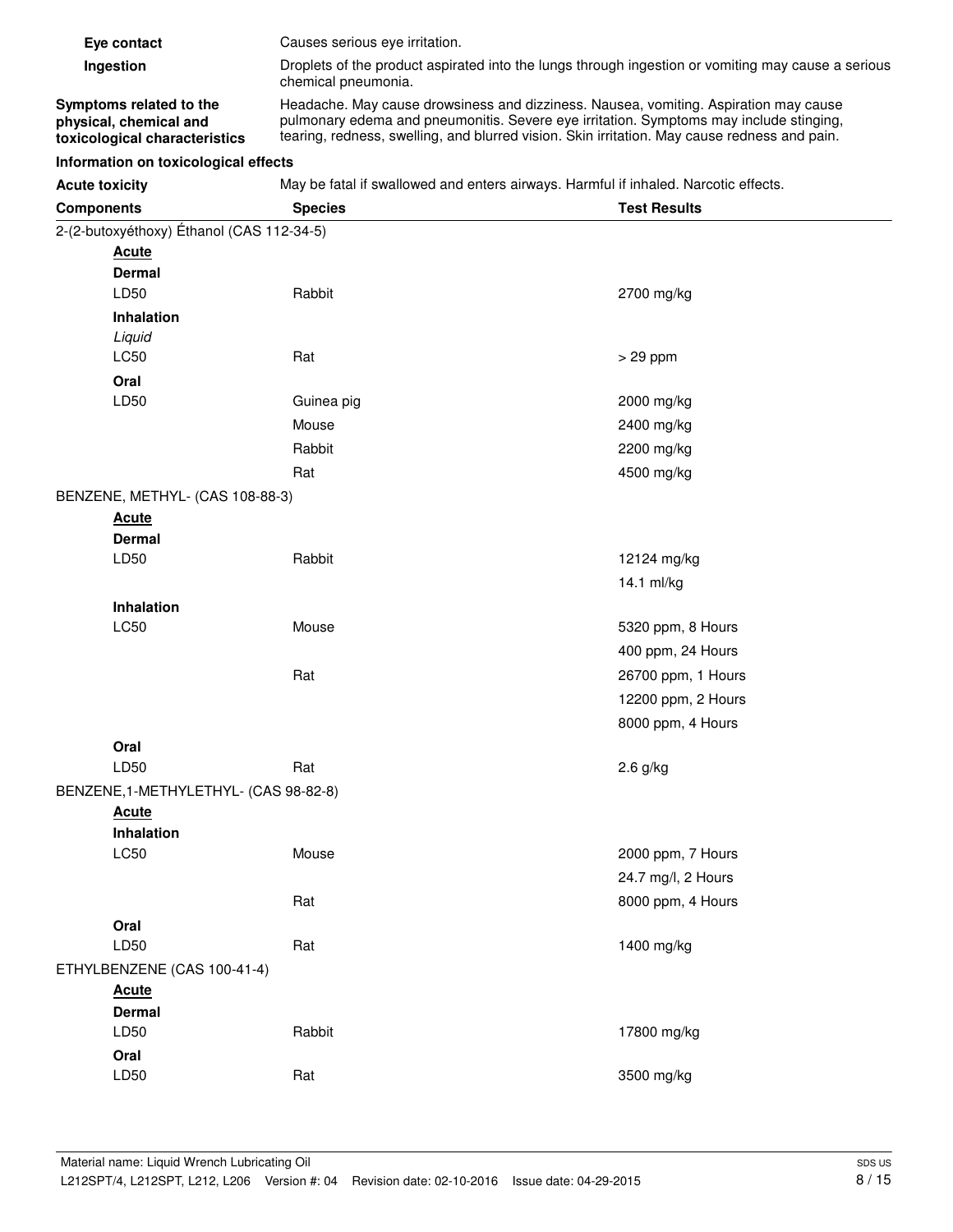| <b>Components</b>                                                                                                                                                                                                                                                                                                                                                                                                                                                             | <b>Species</b>                                                                                                                   |  | <b>Test Results</b> |  |
|-------------------------------------------------------------------------------------------------------------------------------------------------------------------------------------------------------------------------------------------------------------------------------------------------------------------------------------------------------------------------------------------------------------------------------------------------------------------------------|----------------------------------------------------------------------------------------------------------------------------------|--|---------------------|--|
| <b>HEXANE (CAS 110-54-3)</b>                                                                                                                                                                                                                                                                                                                                                                                                                                                  |                                                                                                                                  |  |                     |  |
| <b>Acute</b>                                                                                                                                                                                                                                                                                                                                                                                                                                                                  |                                                                                                                                  |  |                     |  |
| <b>Inhalation</b>                                                                                                                                                                                                                                                                                                                                                                                                                                                             |                                                                                                                                  |  |                     |  |
| LC50                                                                                                                                                                                                                                                                                                                                                                                                                                                                          | Mouse                                                                                                                            |  | 48000 ppm, 4 Hours  |  |
| Oral                                                                                                                                                                                                                                                                                                                                                                                                                                                                          |                                                                                                                                  |  |                     |  |
| LD50                                                                                                                                                                                                                                                                                                                                                                                                                                                                          | Rat                                                                                                                              |  | 24 mg/kg            |  |
|                                                                                                                                                                                                                                                                                                                                                                                                                                                                               | Wistar rat                                                                                                                       |  | 49 mg/kg            |  |
| Naphtha (petroleum), Hydrotreated Heavy (CAS 64742-48-9)                                                                                                                                                                                                                                                                                                                                                                                                                      |                                                                                                                                  |  |                     |  |
| <b>Acute</b>                                                                                                                                                                                                                                                                                                                                                                                                                                                                  |                                                                                                                                  |  |                     |  |
| <b>Inhalation</b>                                                                                                                                                                                                                                                                                                                                                                                                                                                             |                                                                                                                                  |  |                     |  |
| LC50                                                                                                                                                                                                                                                                                                                                                                                                                                                                          | Rat                                                                                                                              |  | 61 mg/l, 4 Hours    |  |
| Oral                                                                                                                                                                                                                                                                                                                                                                                                                                                                          |                                                                                                                                  |  |                     |  |
| LD50                                                                                                                                                                                                                                                                                                                                                                                                                                                                          | Rat                                                                                                                              |  | $> 25$ ml/kg        |  |
| NAPHTHALENE (CAS 91-20-3)                                                                                                                                                                                                                                                                                                                                                                                                                                                     |                                                                                                                                  |  |                     |  |
| <b>Acute</b>                                                                                                                                                                                                                                                                                                                                                                                                                                                                  |                                                                                                                                  |  |                     |  |
| <b>Dermal</b>                                                                                                                                                                                                                                                                                                                                                                                                                                                                 |                                                                                                                                  |  |                     |  |
| LD50                                                                                                                                                                                                                                                                                                                                                                                                                                                                          | Rabbit                                                                                                                           |  | $> 2$ g/kg          |  |
|                                                                                                                                                                                                                                                                                                                                                                                                                                                                               | Rat                                                                                                                              |  | > 20 g/kg           |  |
| Oral                                                                                                                                                                                                                                                                                                                                                                                                                                                                          |                                                                                                                                  |  |                     |  |
| LD50                                                                                                                                                                                                                                                                                                                                                                                                                                                                          | Guinea pig                                                                                                                       |  | 1200 mg/kg          |  |
|                                                                                                                                                                                                                                                                                                                                                                                                                                                                               | Rat                                                                                                                              |  | 490 mg/kg           |  |
| Nonane (CAS 111-84-2)                                                                                                                                                                                                                                                                                                                                                                                                                                                         |                                                                                                                                  |  |                     |  |
| Acute<br><b>Inhalation</b>                                                                                                                                                                                                                                                                                                                                                                                                                                                    |                                                                                                                                  |  |                     |  |
| LC50                                                                                                                                                                                                                                                                                                                                                                                                                                                                          | Rat                                                                                                                              |  | 3200 ppm, 4 Hours   |  |
|                                                                                                                                                                                                                                                                                                                                                                                                                                                                               |                                                                                                                                  |  |                     |  |
|                                                                                                                                                                                                                                                                                                                                                                                                                                                                               | * Estimates for product may be based on additional component data not shown.<br>Causes skin irritation.                          |  |                     |  |
| Skin corrosion/irritation                                                                                                                                                                                                                                                                                                                                                                                                                                                     |                                                                                                                                  |  |                     |  |
| Serious eye damage/eye<br>irritation                                                                                                                                                                                                                                                                                                                                                                                                                                          | Causes serious eye irritation.                                                                                                   |  |                     |  |
| Respiratory or skin sensitization                                                                                                                                                                                                                                                                                                                                                                                                                                             |                                                                                                                                  |  |                     |  |
| <b>Respiratory sensitization</b>                                                                                                                                                                                                                                                                                                                                                                                                                                              | Not a respiratory sensitizer.                                                                                                    |  |                     |  |
| <b>Skin sensitization</b>                                                                                                                                                                                                                                                                                                                                                                                                                                                     | This product is not expected to cause skin sensitization.                                                                        |  |                     |  |
| Germ cell mutagenicity                                                                                                                                                                                                                                                                                                                                                                                                                                                        | May cause genetic defects.                                                                                                       |  |                     |  |
| Carcinogenicity                                                                                                                                                                                                                                                                                                                                                                                                                                                               | May cause cancer.                                                                                                                |  |                     |  |
|                                                                                                                                                                                                                                                                                                                                                                                                                                                                               | IARC Monographs. Overall Evaluation of Carcinogenicity                                                                           |  |                     |  |
| BENZENE, METHYL- (CAS 108-88-3)<br>3 Not classifiable as to carcinogenicity to humans.<br>BENZENE, 1-METHYLETHYL- (CAS 98-82-8)<br>2B Possibly carcinogenic to humans.<br>ETHYLBENZENE (CAS 100-41-4)<br>2B Possibly carcinogenic to humans.<br>2B Possibly carcinogenic to humans.<br>NAPHTHALENE (CAS 91-20-3)<br>Stoddard Solvent (CAS 8052-41-3)<br>3 Not classifiable as to carcinogenicity to humans.<br>OSHA Specifically Regulated Substances (29 CFR 1910.1001-1050) |                                                                                                                                  |  |                     |  |
|                                                                                                                                                                                                                                                                                                                                                                                                                                                                               | Not listed.<br>US. National Toxicology Program (NTP) Report on Carcinogens                                                       |  |                     |  |
| NAPHTHALENE (CAS 91-20-3)                                                                                                                                                                                                                                                                                                                                                                                                                                                     |                                                                                                                                  |  |                     |  |
| <b>Reproductive toxicity</b>                                                                                                                                                                                                                                                                                                                                                                                                                                                  | Reasonably Anticipated to be a Human Carcinogen.<br>This product is not expected to cause reproductive or developmental effects. |  |                     |  |
| Specific target organ toxicity -                                                                                                                                                                                                                                                                                                                                                                                                                                              | May cause drowsiness and dizziness.                                                                                              |  |                     |  |
| single exposure                                                                                                                                                                                                                                                                                                                                                                                                                                                               |                                                                                                                                  |  |                     |  |
| Specific target organ toxicity -<br>repeated exposure                                                                                                                                                                                                                                                                                                                                                                                                                         | May cause damage to organs through prolonged or repeated exposure.                                                               |  |                     |  |
| <b>Aspiration hazard</b>                                                                                                                                                                                                                                                                                                                                                                                                                                                      | May be fatal if swallowed and enters airways.                                                                                    |  |                     |  |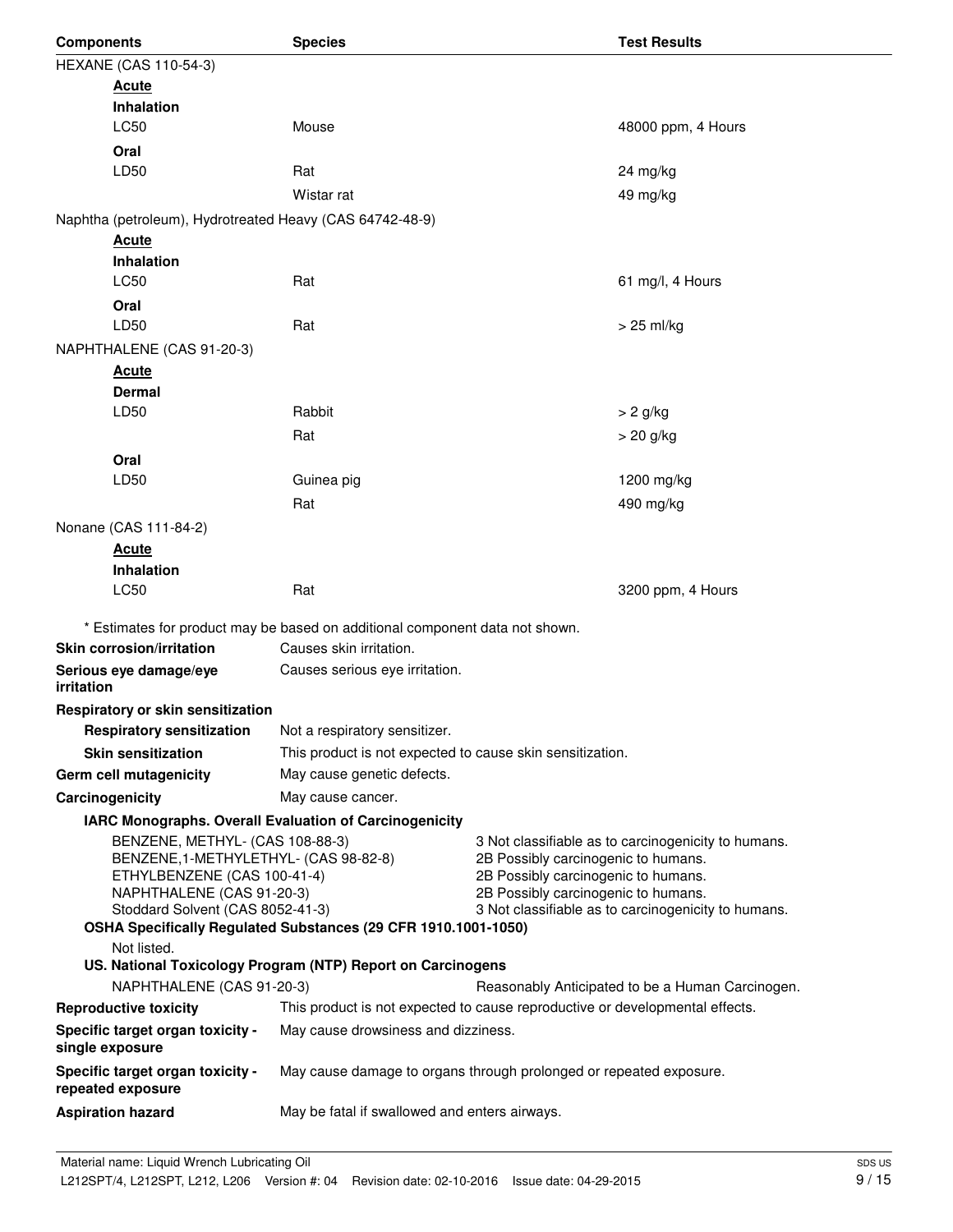**Chronic effects** May cause damage to organs through prolonged or repeated exposure. Prolonged inhalation may be harmful. Prolonged exposure may cause chronic effects.

## **12. Ecological information**

**Ecotoxicity Example 3** Harmful to aquatic life with long lasting effects.

| <b>Components</b>                                        |                    | <b>Species</b>                                                               | <b>Test Results</b>         |
|----------------------------------------------------------|--------------------|------------------------------------------------------------------------------|-----------------------------|
| 2-(2-butoxyéthoxy) Éthanol (CAS 112-34-5)                |                    |                                                                              |                             |
| <b>Aquatic</b>                                           |                    |                                                                              |                             |
| Fish                                                     | LC50               | Bluegill (Lepomis macrochirus)                                               | 1300 mg/l, 96 hours         |
| BENZENE, METHYL- (CAS 108-88-3)                          |                    |                                                                              |                             |
| <b>Aquatic</b>                                           |                    |                                                                              |                             |
| Crustacea                                                | EC50               | Water flea (Daphnia magna)                                                   | 5.46 - 9.83 mg/l, 48 hours  |
| Fish                                                     | LC50               | Coho salmon, silver salmon<br>(Oncorhynchus kisutch)                         | 8.11 mg/l, 96 hours         |
| BENZENE, 1-METHYLETHYL- (CAS 98-82-8)                    |                    |                                                                              |                             |
| <b>Aquatic</b>                                           |                    |                                                                              |                             |
| Crustacea                                                | EC50               | Brine shrimp (Artemia sp.)                                                   | 3.55 - 11.29 mg/l, 48 hours |
| Fish                                                     | <b>LC50</b>        | Rainbow trout, donaldson trout<br>(Oncorhynchus mykiss)                      | 2.7 mg/l, 96 hours          |
| ETHYLBENZENE (CAS 100-41-4)                              |                    |                                                                              |                             |
| <b>Aquatic</b>                                           |                    |                                                                              |                             |
| Crustacea                                                | EC50               | Water flea (Daphnia magna)                                                   | 1.37 - 4.4 mg/l, 48 hours   |
| <b>Fish</b>                                              | LC50               | Fathead minnow (Pimephales promelas) 7.5 - 11 mg/l, 96 hours                 |                             |
| <b>HEXANE (CAS 110-54-3)</b>                             |                    |                                                                              |                             |
|                                                          |                    |                                                                              |                             |
| <b>Aquatic</b>                                           |                    |                                                                              |                             |
| Fish                                                     | LC50               | Fathead minnow (Pimephales promelas) 2.101 - 2.981 mg/l, 96 hours            |                             |
| Low Odor Base Solvent (CAS 64742-47-8)                   |                    |                                                                              |                             |
| <b>Aquatic</b>                                           |                    |                                                                              |                             |
| Fish                                                     | LC50               | Rainbow trout, donaldson trout<br>(Oncorhynchus mykiss)                      | 2.9 mg/l, 96 hours          |
| Naphtha (petroleum), Hydrotreated Heavy (CAS 64742-48-9) |                    |                                                                              |                             |
| <b>Aquatic</b>                                           |                    |                                                                              |                             |
| Crustacea                                                | EC50               | Water flea (Daphnia pulex)                                                   | 2.7 - 5.1 mg/l, 48 hours    |
| Fish                                                     | LC50               | Rainbow trout, donaldson trout<br>(Oncorhynchus mykiss)                      | 8.8 mg/l, 96 hours          |
|                                                          |                    |                                                                              | 8.8 mg/l, 96 hours          |
| NAPHTHALENE (CAS 91-20-3)                                |                    |                                                                              |                             |
| <b>Aquatic</b>                                           |                    |                                                                              |                             |
| Crustacea                                                | EC50               | Water flea (Daphnia magna)                                                   | 1.09 - 3.4 mg/l, 48 hours   |
| Fish                                                     | LC50               | Pink salmon (Oncorhynchus gorbuscha) 1.11 - 1.68 mg/l, 96 hours              |                             |
|                                                          |                    | * Estimates for product may be based on additional component data not shown. |                             |
| Persistence and degradability                            |                    | No data is available on the degradability of this product.                   |                             |
| <b>Bioaccumulative potential</b>                         |                    |                                                                              |                             |
| Partition coefficient n-octanol / water (log Kow)        |                    |                                                                              |                             |
| 2-(2-butoxyéthoxy) Éthanol                               |                    | 0.56                                                                         |                             |
| BENZENE, METHYL-                                         |                    | 2.73                                                                         |                             |
| BENZENE, 1-METHYLETHYL-                                  |                    | 3.66                                                                         |                             |
| <b>ETHYLBENZENE</b><br><b>HEXANE</b>                     |                    | 3.15<br>3.9                                                                  |                             |
| NAPHTHALENE                                              |                    | 3.3                                                                          |                             |
| Nonane                                                   |                    | 5.46                                                                         |                             |
| <b>Stoddard Solvent</b>                                  |                    | $3.16 - 7.15$                                                                |                             |
| <b>Mobility in soil</b>                                  | No data available. |                                                                              |                             |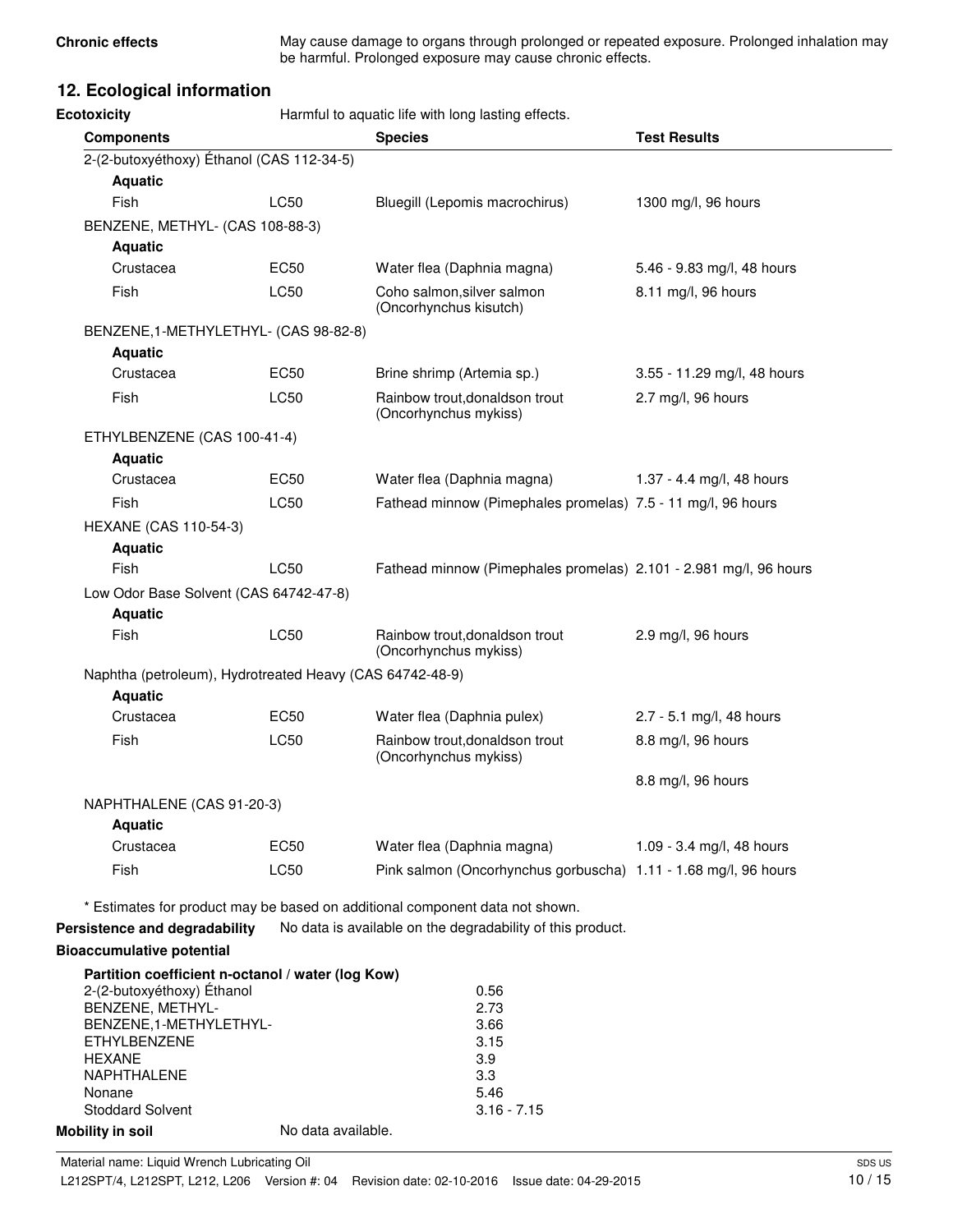**Other adverse effects** No other adverse environmental effects (e.g. ozone depletion, photochemical ozone creation potential, endocrine disruption, global warming potential) are expected from this component.

## **13. Disposal considerations**

| <b>Disposal instructions</b>             | Collect and reclaim or dispose in sealed containers at licensed waste disposal site. Contents<br>under pressure. Do not puncture, incinerate or crush. Do not allow this material to drain into<br>sewers/water supplies. Do not contaminate ponds, waterways or ditches with chemical or used<br>container. Dispose of contents/container in accordance with local/regional/national/international<br>regulations. |
|------------------------------------------|---------------------------------------------------------------------------------------------------------------------------------------------------------------------------------------------------------------------------------------------------------------------------------------------------------------------------------------------------------------------------------------------------------------------|
| <b>Local disposal regulations</b>        | Dispose in accordance with all applicable regulations.                                                                                                                                                                                                                                                                                                                                                              |
| Hazardous waste code                     | The waste code should be assigned in discussion between the user, the producer and the waste<br>disposal company.                                                                                                                                                                                                                                                                                                   |
| Waste from residues / unused<br>products | Dispose of in accordance with local regulations. Empty containers or liners may retain some<br>product residues. This material and its container must be disposed of in a safe manner (see:<br>Disposal instructions).                                                                                                                                                                                              |
| <b>Contaminated packaging</b>            | Since emptied containers may retain product residue, follow label warnings even after container is<br>emptied. Empty containers should be taken to an approved waste handling site for recycling or<br>disposal. Do not re-use empty containers.                                                                                                                                                                    |

# **14. Transport information**

| DOT                               |                                                                                                      |
|-----------------------------------|------------------------------------------------------------------------------------------------------|
| <b>UN number</b>                  | Not available.                                                                                       |
| UN proper shipping name           | <b>Consumer Commodity</b>                                                                            |
| <b>Transport hazard class(es)</b> |                                                                                                      |
| <b>Class</b>                      | ORM-D                                                                                                |
| <b>Subsidiary risk</b>            |                                                                                                      |
| <b>Packing group</b>              | Not applicable.                                                                                      |
|                                   | Special precautions for user Read safety instructions, SDS and emergency procedures before handling. |
| <b>Special provisions</b>         | T75, TP5                                                                                             |
| <b>Packaging exceptions</b>       | 306                                                                                                  |
| Packaging non bulk                | 304                                                                                                  |
| Packaging bulk                    | 314, 315                                                                                             |
| IATA                              |                                                                                                      |
| <b>UN number</b>                  | <b>UN1950</b>                                                                                        |
| UN proper shipping name           | Aerosol, flammable                                                                                   |
| <b>Transport hazard class(es)</b> |                                                                                                      |
| <b>Class</b>                      | 2.1                                                                                                  |
| <b>Subsidiary risk</b>            |                                                                                                      |
| <b>Packing group</b>              | Not applicable.                                                                                      |
| <b>Environmental hazards</b>      | Yes                                                                                                  |
| <b>ERG Code</b>                   | 9L                                                                                                   |
|                                   | Special precautions for user Read safety instructions, SDS and emergency procedures before handling. |
| <b>Other information</b>          |                                                                                                      |
| Passenger and cargo               | Allowed.                                                                                             |
| aircraft                          |                                                                                                      |
| Cargo aircraft only               | Allowed.                                                                                             |
| <b>IMDG</b>                       |                                                                                                      |
| <b>UN number</b>                  | UN1950                                                                                               |
| UN proper shipping name           | Aerosols                                                                                             |
| <b>Transport hazard class(es)</b> |                                                                                                      |
| <b>Class</b>                      | 2.1                                                                                                  |
| <b>Subsidiary risk</b>            |                                                                                                      |
| Packing group                     | Not applicable.                                                                                      |
| <b>Environmental hazards</b>      |                                                                                                      |
| <b>Marine pollutant</b>           | Yes                                                                                                  |
| <b>EmS</b>                        | $F-D, S-U$                                                                                           |
|                                   | Special precautions for user Read safety instructions, SDS and emergency procedures before handling. |
| Transport in bulk according to    | Not established.                                                                                     |
| Annex II of MARPOL 73/78 and      |                                                                                                      |
| the IBC Code                      |                                                                                                      |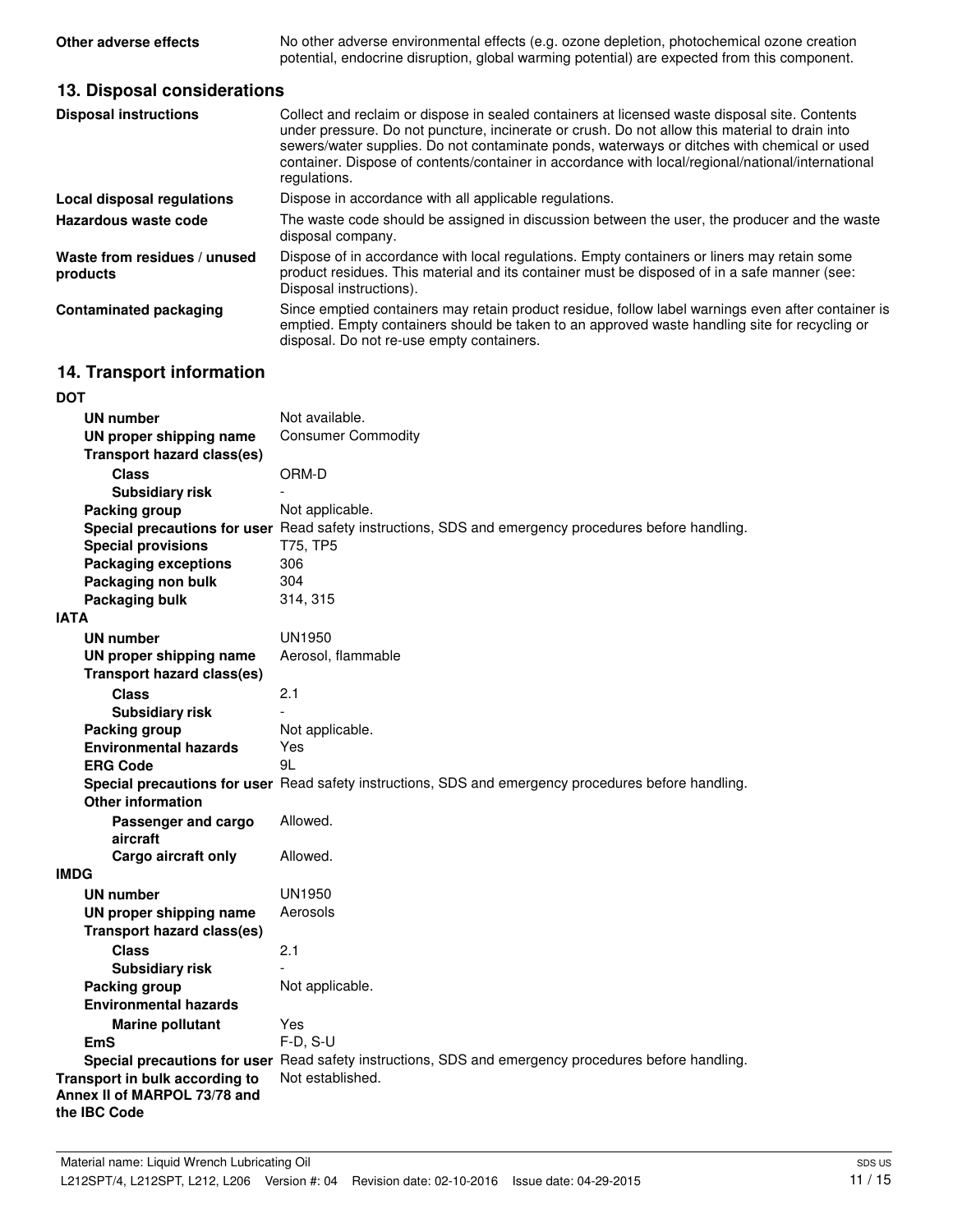## **IATA; IMDG**



**Marine pollutant**



**General information** IMDG Regulated Marine Pollutant. DOT Regulated Marine Pollutant.

## **15. Regulatory information**

**US federal regulations**

This product is a "Hazardous Chemical" as defined by the OSHA Hazard Communication Standard, 29 CFR 1910.1200.

Export Notification only.

#### **TSCA Section 12(b) Export Notification (40 CFR 707, Subpt. D)**

| Nonane (CAS 111-84-2)                                                                                                                                                                                                                      |                                                                                                                        | 1.0 % One-Time                                                            |
|--------------------------------------------------------------------------------------------------------------------------------------------------------------------------------------------------------------------------------------------|------------------------------------------------------------------------------------------------------------------------|---------------------------------------------------------------------------|
| <b>CERCLA Hazardous Substance List (40 CFR 302.4)</b>                                                                                                                                                                                      |                                                                                                                        |                                                                           |
| 2-(2-butoxyéthoxy) Éthanol (CAS 112-34-5)<br>BENZENE, METHYL- (CAS 108-88-3)<br>BENZENE, 1-METHYLETHYL- (CAS 98-82-8)<br>ETHYLBENZENE (CAS 100-41-4)<br><b>HEXANE (CAS 110-54-3)</b><br>NAPHTHALENE (CAS 91-20-3)<br>Nonane (CAS 111-84-2) |                                                                                                                        | Listed.<br>Listed.<br>Listed.<br>Listed.<br>Listed.<br>Listed.<br>Listed. |
| <b>SARA 304 Emergency release notification</b>                                                                                                                                                                                             |                                                                                                                        |                                                                           |
| Not regulated.<br>OSHA Specifically Regulated Substances (29 CFR 1910.1001-1050)<br>Not listed.                                                                                                                                            |                                                                                                                        |                                                                           |
| Superfund Amendments and Reauthorization Act of 1986 (SARA)                                                                                                                                                                                |                                                                                                                        |                                                                           |
| <b>Hazard categories</b>                                                                                                                                                                                                                   | Immediate Hazard - Yes<br>Delayed Hazard - Yes<br>Fire Hazard - Yes<br>Pressure Hazard - Yes<br>Reactivity Hazard - No |                                                                           |
| <b>SARA 302 Extremely hazardous substance</b>                                                                                                                                                                                              |                                                                                                                        |                                                                           |
| Not listed.                                                                                                                                                                                                                                |                                                                                                                        |                                                                           |
| SARA 311/312 Hazardous                                                                                                                                                                                                                     | No                                                                                                                     |                                                                           |

**chemical**

#### **SARA 313 (TRI reporting)**

| <b>Chemical name</b>       | <b>CAS number</b> | % by wt.  |  |
|----------------------------|-------------------|-----------|--|
| 2-(2-butoxyéthoxy) Éthanol | 112-34-5          | $10 - 20$ |  |
| NAPHTHALENE                | $91 - 20 - 3$     | 1 ج       |  |
| FTHYLBENZENE               | $100 - 41 - 4$    | ~< 0.3    |  |

## **Other federal regulations**

#### **Clean Air Act (CAA) Section 112 Hazardous Air Pollutants (HAPs) List**

2-(2-butoxyéthoxy) Éthanol (CAS 112-34-5) BENZENE, METHYL- (CAS 108-88-3)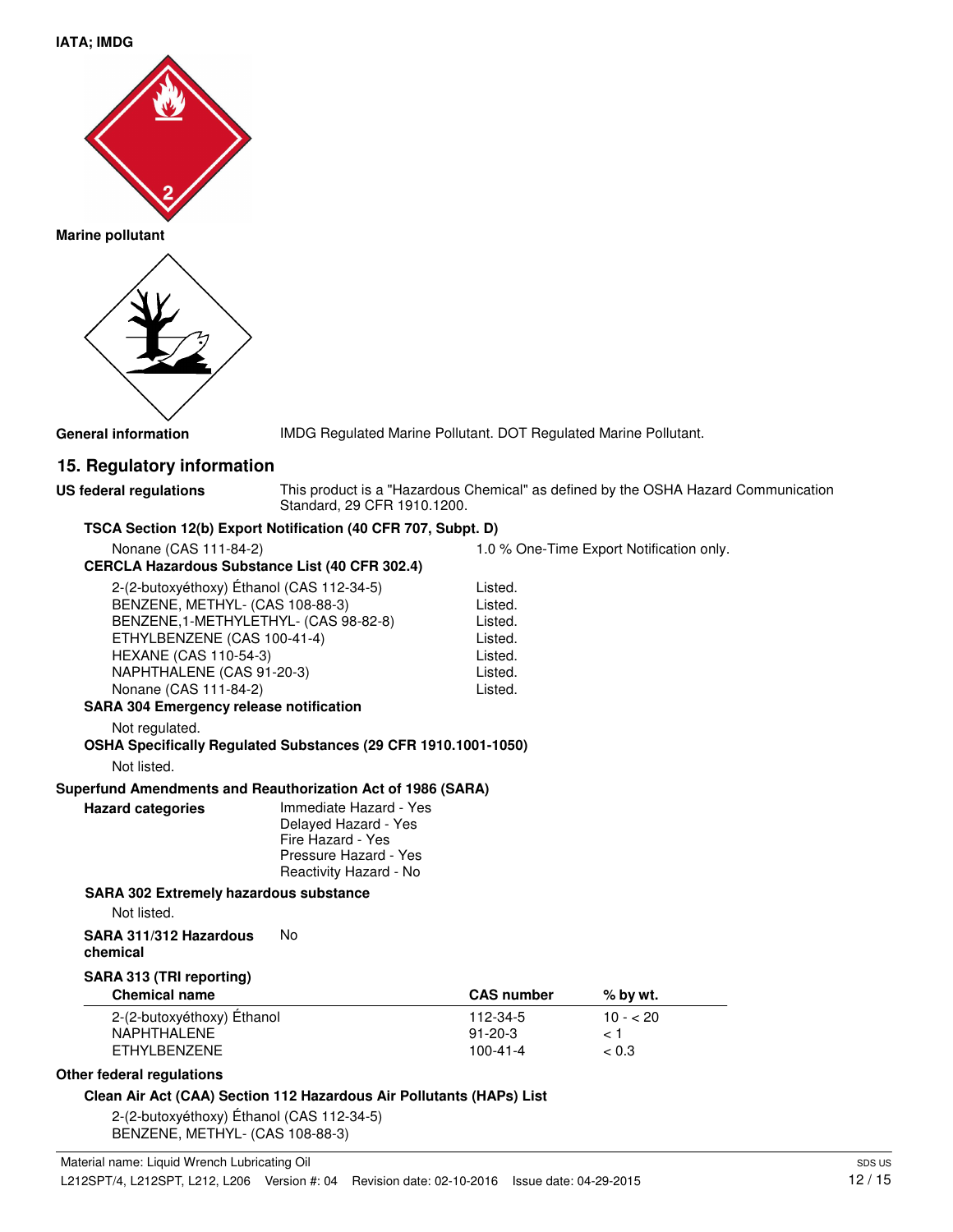| BENZENE, 1-METHYLETHYL- (CAS 98-82-8)<br>ETHYLBENZENE (CAS 100-41-4)<br><b>HEXANE (CAS 110-54-3)</b>                                                                                                                                                                                                                                                                                                                                                                                                                                                                                                                                                                                                                                                                                                                                                                                                                                                              |  |  |  |
|-------------------------------------------------------------------------------------------------------------------------------------------------------------------------------------------------------------------------------------------------------------------------------------------------------------------------------------------------------------------------------------------------------------------------------------------------------------------------------------------------------------------------------------------------------------------------------------------------------------------------------------------------------------------------------------------------------------------------------------------------------------------------------------------------------------------------------------------------------------------------------------------------------------------------------------------------------------------|--|--|--|
| NAPHTHALENE (CAS 91-20-3)<br>Clean Air Act (CAA) Section 112(r) Accidental Release Prevention (40 CFR 68.130)                                                                                                                                                                                                                                                                                                                                                                                                                                                                                                                                                                                                                                                                                                                                                                                                                                                     |  |  |  |
| Not regulated.                                                                                                                                                                                                                                                                                                                                                                                                                                                                                                                                                                                                                                                                                                                                                                                                                                                                                                                                                    |  |  |  |
| Not regulated.<br><b>Safe Drinking Water Act</b><br>(SDWA)                                                                                                                                                                                                                                                                                                                                                                                                                                                                                                                                                                                                                                                                                                                                                                                                                                                                                                        |  |  |  |
| Drug Enforcement Administration (DEA). List 2, Essential Chemicals (21 CFR 1310.02(b) and 1310.04(f)(2) and<br><b>Chemical Code Number</b>                                                                                                                                                                                                                                                                                                                                                                                                                                                                                                                                                                                                                                                                                                                                                                                                                        |  |  |  |
| BENZENE, METHYL- (CAS 108-88-3)<br>6594                                                                                                                                                                                                                                                                                                                                                                                                                                                                                                                                                                                                                                                                                                                                                                                                                                                                                                                           |  |  |  |
| Drug Enforcement Administration (DEA). List 1 & 2 Exempt Chemical Mixtures (21 CFR 1310.12(c))<br>BENZENE, METHYL- (CAS 108-88-3)<br>35 %WV                                                                                                                                                                                                                                                                                                                                                                                                                                                                                                                                                                                                                                                                                                                                                                                                                       |  |  |  |
| <b>DEA Exempt Chemical Mixtures Code Number</b>                                                                                                                                                                                                                                                                                                                                                                                                                                                                                                                                                                                                                                                                                                                                                                                                                                                                                                                   |  |  |  |
| BENZENE, METHYL- (CAS 108-88-3)<br>594                                                                                                                                                                                                                                                                                                                                                                                                                                                                                                                                                                                                                                                                                                                                                                                                                                                                                                                            |  |  |  |
| US state regulations                                                                                                                                                                                                                                                                                                                                                                                                                                                                                                                                                                                                                                                                                                                                                                                                                                                                                                                                              |  |  |  |
| US. California Controlled Substances. CA Department of Justice (California Health and Safety Code Section 11100)<br>Not listed.                                                                                                                                                                                                                                                                                                                                                                                                                                                                                                                                                                                                                                                                                                                                                                                                                                   |  |  |  |
| US. California. Candidate Chemicals List. Safer Consumer Products Regulations (Cal. Code Regs, tit. 22, 69502.3, subd.<br>(a))                                                                                                                                                                                                                                                                                                                                                                                                                                                                                                                                                                                                                                                                                                                                                                                                                                    |  |  |  |
| 2-(2-butoxyéthoxy) Éthanol (CAS 112-34-5)<br>BENZENE, METHYL- (CAS 108-88-3)<br>BENZENE,1-METHYLETHYL- (CAS 98-82-8)<br>Distillates (petroleum), Hydrotreated Heavy Naphthenic (CAS 64742-52-5)<br>ETHYLBENZENE (CAS 100-41-4)<br><b>HEXANE (CAS 110-54-3)</b><br>Low Odor Base Solvent (CAS 64742-47-8)<br>Naphtha (petroleum), Hydrotreated Heavy (CAS 64742-48-9)<br>NAPHTHALENE (CAS 91-20-3)<br>Solvent Naphtha (petroleum), Medium Aliph. (CAS 64742-88-7)<br>Stoddard Solvent (CAS 8052-41-3)<br>US. Massachusetts RTK - Substance List<br>BENZENE, METHYL- (CAS 108-88-3)<br>BENZENE, 1-METHYLETHYL- (CAS 98-82-8)<br>Carbon Dioxide (CAS 124-38-9)<br>Distillates (petroleum), Hydrotreated Heavy Naphthenic (CAS 64742-52-5)<br>ETHYLBENZENE (CAS 100-41-4)<br><b>HEXANE (CAS 110-54-3)</b><br>Low Odor Base Solvent (CAS 64742-47-8)<br>Naphtha (petroleum), Hydrotreated Heavy (CAS 64742-48-9)<br>NAPHTHALENE (CAS 91-20-3)<br>Nonane (CAS 111-84-2) |  |  |  |
| Solvent Naphtha (petroleum), Medium Aliph. (CAS 64742-88-7)                                                                                                                                                                                                                                                                                                                                                                                                                                                                                                                                                                                                                                                                                                                                                                                                                                                                                                       |  |  |  |
| Stoddard Solvent (CAS 8052-41-3)<br>US. New Jersey Worker and Community Right-to-Know Act                                                                                                                                                                                                                                                                                                                                                                                                                                                                                                                                                                                                                                                                                                                                                                                                                                                                         |  |  |  |
| 2-(2-butoxyéthoxy) Éthanol (CAS 112-34-5)<br>BENZENE, METHYL- (CAS 108-88-3)<br>BENZENE,1-METHYLETHYL- (CAS 98-82-8)<br>Carbon Dioxide (CAS 124-38-9)<br>ETHYLBENZENE (CAS 100-41-4)<br><b>HEXANE (CAS 110-54-3)</b><br>Low Odor Base Solvent (CAS 64742-47-8)<br>Naphtha (petroleum), Hydrotreated Heavy (CAS 64742-48-9)<br>NAPHTHALENE (CAS 91-20-3)<br>Nonane (CAS 111-84-2)                                                                                                                                                                                                                                                                                                                                                                                                                                                                                                                                                                                  |  |  |  |
| Solvent Naphtha (petroleum), Medium Aliph. (CAS 64742-88-7)                                                                                                                                                                                                                                                                                                                                                                                                                                                                                                                                                                                                                                                                                                                                                                                                                                                                                                       |  |  |  |
| Stoddard Solvent (CAS 8052-41-3)                                                                                                                                                                                                                                                                                                                                                                                                                                                                                                                                                                                                                                                                                                                                                                                                                                                                                                                                  |  |  |  |
| US. Pennsylvania Worker and Community Right-to-Know Law                                                                                                                                                                                                                                                                                                                                                                                                                                                                                                                                                                                                                                                                                                                                                                                                                                                                                                           |  |  |  |
| 2-(2-butoxyéthoxy) Éthanol (CAS 112-34-5)<br>BENZENE, METHYL- (CAS 108-88-3)<br>BENZENE, 1-METHYLETHYL- (CAS 98-82-8)<br>Carbon Dioxide (CAS 124-38-9)                                                                                                                                                                                                                                                                                                                                                                                                                                                                                                                                                                                                                                                                                                                                                                                                            |  |  |  |
|                                                                                                                                                                                                                                                                                                                                                                                                                                                                                                                                                                                                                                                                                                                                                                                                                                                                                                                                                                   |  |  |  |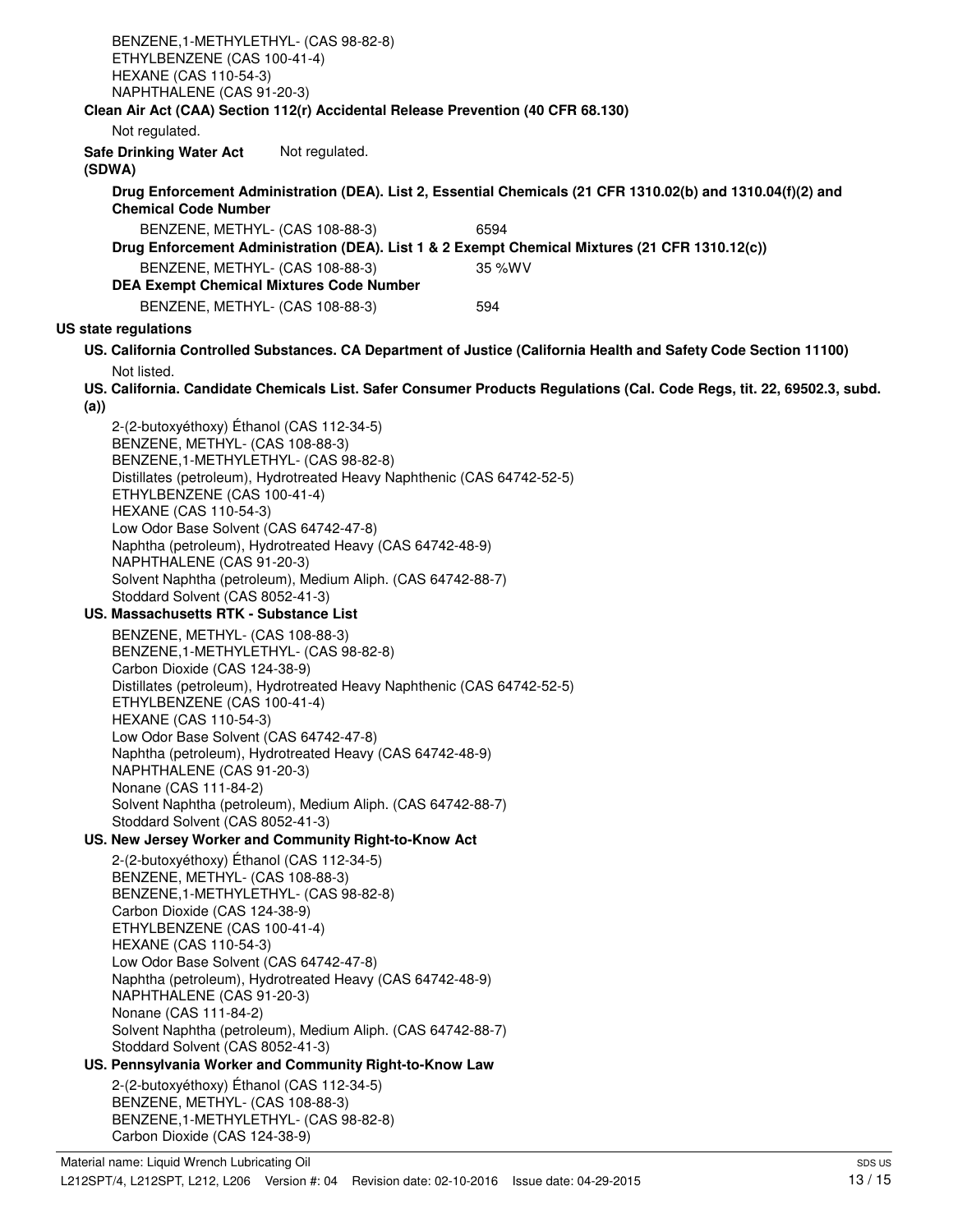2-(2-butoxyéthoxy) Éthanol (CAS 112-34-5) BENZENE, METHYL- (CAS 108-88-3) BENZENE,1-METHYLETHYL- (CAS 98-82-8) ETHYLBENZENE (CAS 100-41-4) HEXANE (CAS 110-54-3) NAPHTHALENE (CAS 91-20-3) **US. California Proposition 65** WARNING: This product contains a chemical known to the State of California to cause cancer and birth defects or other reproductive harm. **US - California Proposition 65 - CRT: Listed date/Carcinogenic substance** BENZENE (CAS 71-43-2) Listed: February 27, 1987 BENZENE,1-METHYLETHYL- (CAS 98-82-8) Listed: April 6, 2010 ETHYLBENZENE (CAS 100-41-4) Listed: June 11, 2004

Naphtha (petroleum), Hydrotreated Heavy (CAS 64742-48-9)

Solvent Naphtha (petroleum), Medium Aliph. (CAS 64742-88-7)

ETHYLBENZENE (CAS 100-41-4)

NAPHTHALENE (CAS 91-20-3) Nonane (CAS 111-84-2)

Stoddard Solvent (CAS 8052-41-3)

Low Odor Base Solvent (CAS 64742-47-8)

HEXANE (CAS 110-54-3)

**US. Rhode Island RTK**

#### NAPHTHALENE (CAS 91-20-3) Listed: April 19, 2002 **US - California Proposition 65 - CRT: Listed date/Developmental toxin** BENZENE (CAS 71-43-2) Listed: December 26, 1997 BENZENE, METHYL- (CAS 108-88-3) Listed: January 1, 1991

**US - California Proposition 65 - CRT: Listed date/Female reproductive toxin** BENZENE, METHYL- (CAS 108-88-3) Listed: August 7, 2009

# **US - California Proposition 65 - CRT: Listed date/Male reproductive toxin** BENZENE (CAS 71-43-2) Listed: December 26, 1997

**International Inventories**

| Country(s) or region        | <b>Inventory name</b>                                                     | On inventory (yes/no)* |
|-----------------------------|---------------------------------------------------------------------------|------------------------|
| Australia                   | Australian Inventory of Chemical Substances (AICS)                        | Yes                    |
| Canada                      | Domestic Substances List (DSL)                                            | Yes                    |
| Canada                      | Non-Domestic Substances List (NDSL)                                       | <b>No</b>              |
| China                       | Inventory of Existing Chemical Substances in China (IECSC)                | Yes                    |
| Europe                      | European Inventory of Existing Commercial Chemical<br>Substances (EINECS) | No                     |
| Europe                      | European List of Notified Chemical Substances (ELINCS)                    | No                     |
| Japan                       | Inventory of Existing and New Chemical Substances (ENCS)                  | No                     |
| Korea                       | Existing Chemicals List (ECL)                                             | No                     |
| New Zealand                 | New Zealand Inventory                                                     | Yes                    |
| Philippines                 | Philippine Inventory of Chemicals and Chemical Substances<br>(PICCS)      | No                     |
| United States & Puerto Rico | Toxic Substances Control Act (TSCA) Inventory                             | Yes                    |

\*A "Yes" indicates that all components of this product comply with the inventory requirements administered by the governing country(s) A "No" indicates that one or more components of the product are not listed or exempt from listing on the inventory administered by the governing country(s).

## **16. Other information, including date of preparation or last revision**

| <b>Issue date</b>               | 04-29-2015                                             |
|---------------------------------|--------------------------------------------------------|
| <b>Revision date</b>            | 02-10-2016                                             |
| <b>Version #</b>                | 04                                                     |
| <b>HMIS<sup>®</sup></b> ratings | Health: $2^*$<br>Flammability: 2<br>Physical hazard: 0 |
| <b>NFPA ratings</b>             | Health: 2<br>Flammability: 2<br>Instability: 0         |